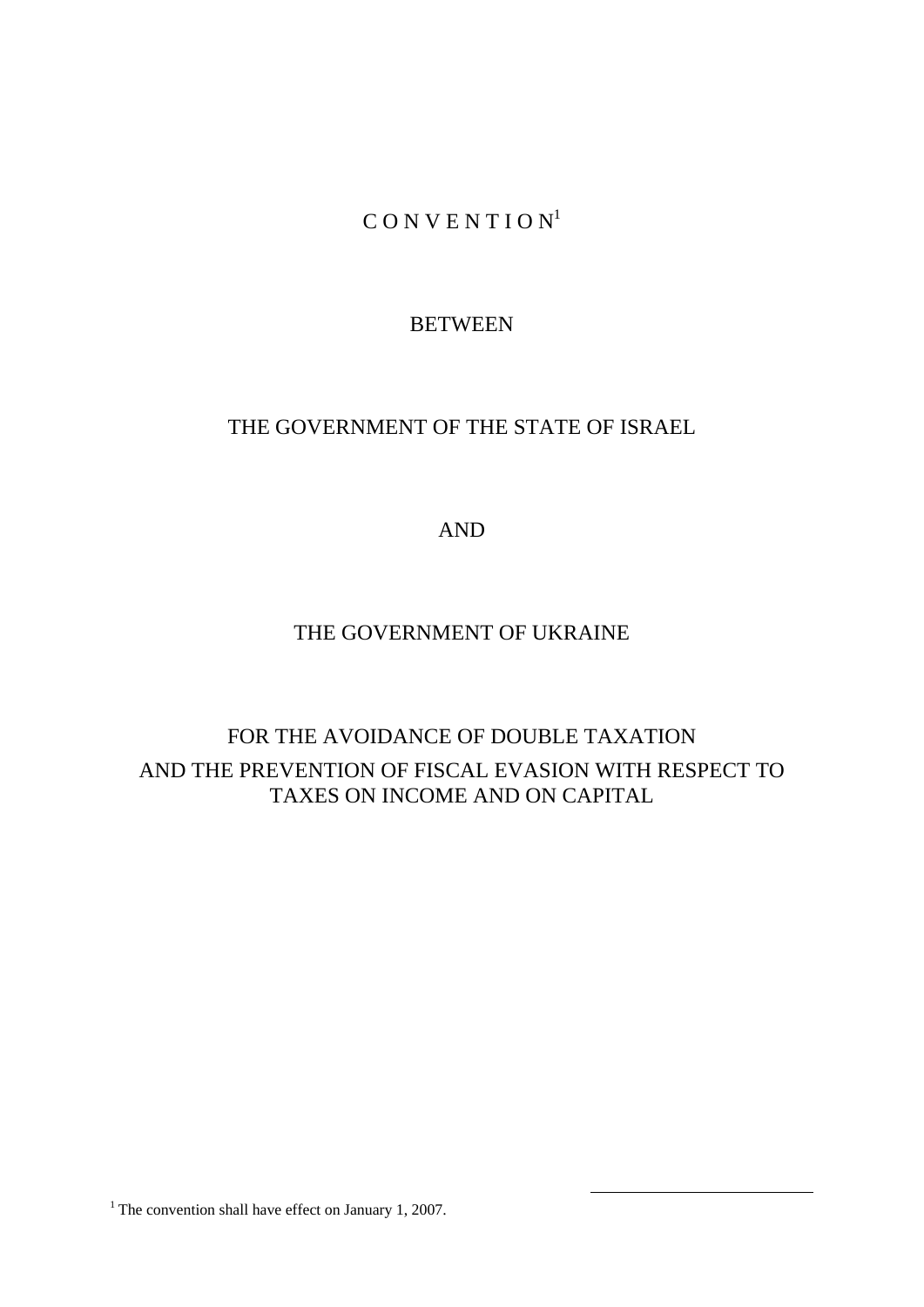The Government of the State of Israel and the Government of Ukraine,

DESIRING to conclude a Convention for the avoidance of double taxation and the prevention of fiscal evasion with respect to taxes on income and on capital,

HAVE AGREED as follows: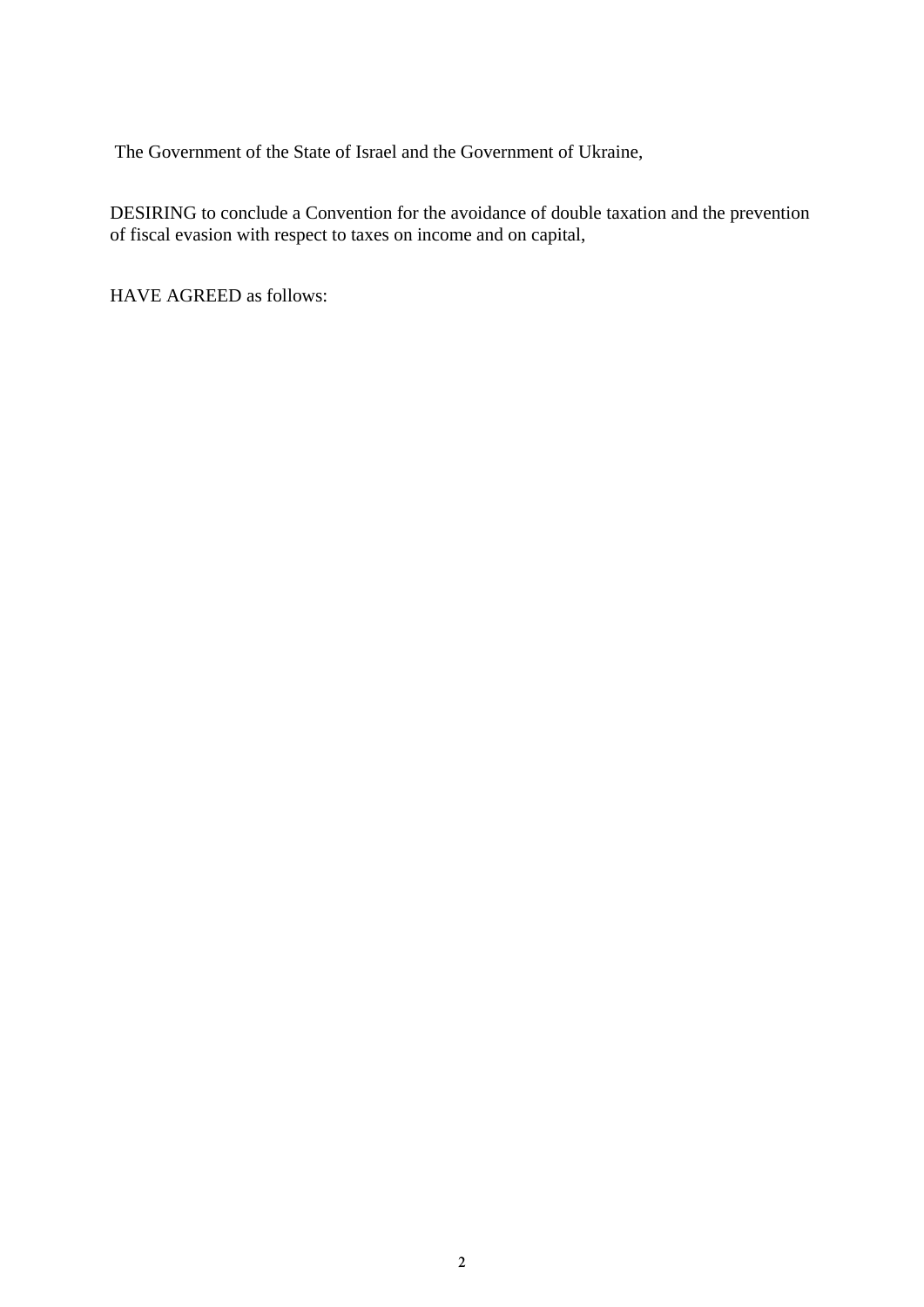Persons covered

This Convention shall apply to persons who are residents of one or both of the Contracting States.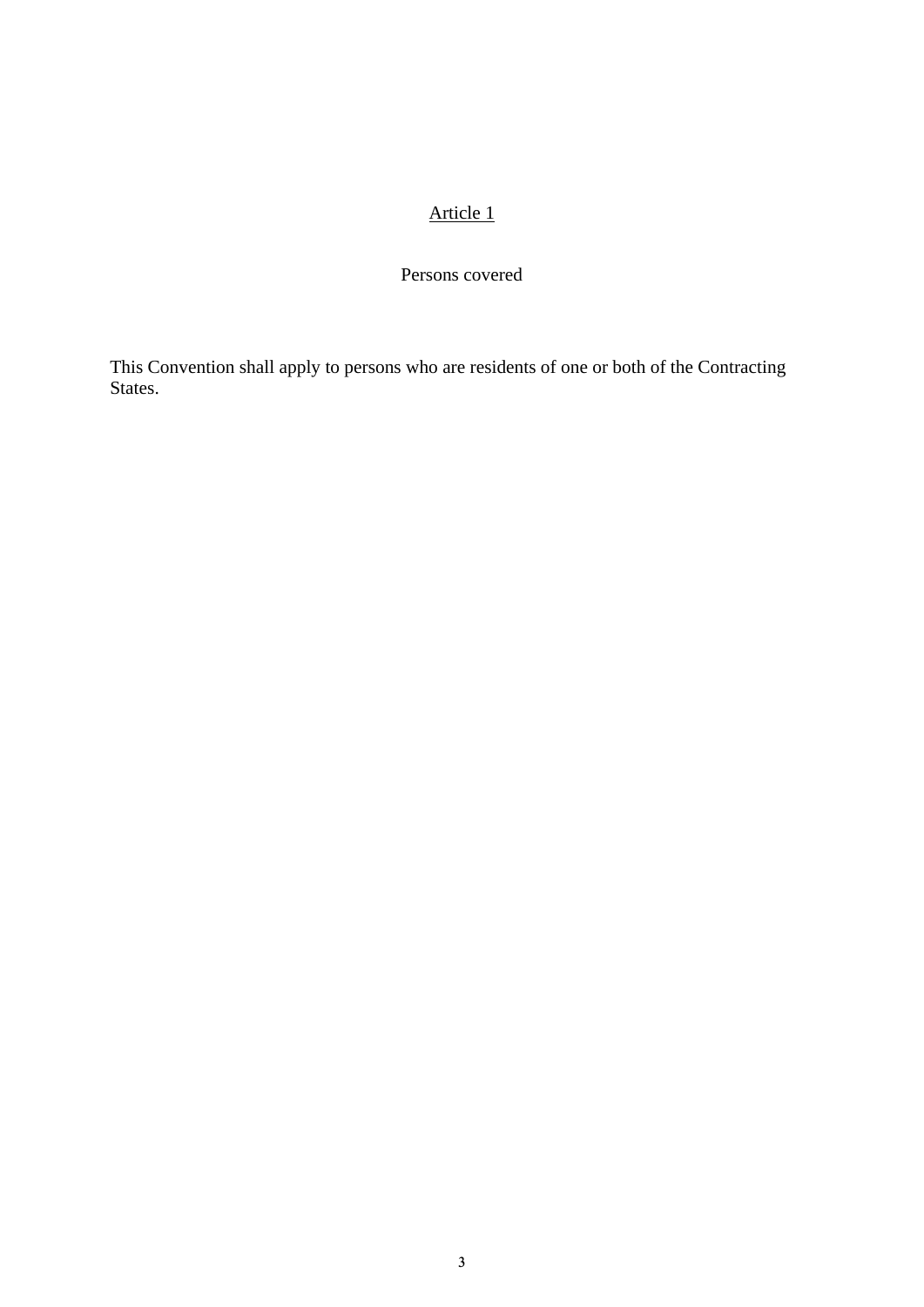#### Taxes covered

1. This Convention shall apply to taxes on income and on capital imposed on behalf of a Contracting State or of its political subdivisions or local authorities, irrespective of the manner in which they are levied.

2. There shall be regarded as taxes on income and on capital all taxes imposed on total income, on total capital, or on elements of income or of capital, including taxes on gains from the alienation of movable or immovable property, taxes on the total amounts of wages or salaries paid by enterprises, as well as taxes on capital appreciation.

3. The existing taxes to which the Convention shall apply are in particular:

- a) in Israel:
	- (i) the income tax and company tax (including tax on capital gains);
	- (ii) the tax imposed upon gains from the alienation of Immovable property according to the Immovable Property Taxation Law; (hereinafter referred to as "Israeli tax").
- b) in Ukraine:
	- (i) the tax on profits of enterprises;
	- (ii) the individual income tax;

(hereinafter referred to as "Ukrainian tax");

4. The Convention shall apply also to any identical or substantially similar taxes which are imposed after the date of signature of the Convention in addition to, or in place of, the existing taxes. The competent authorities of the Contracting States shall notify each other of any significant changes which have been made in their respective taxation laws.

5. The Convention shall not apply to income subject to tax by either Contracting State on wagering, gambling, on lottery winnings.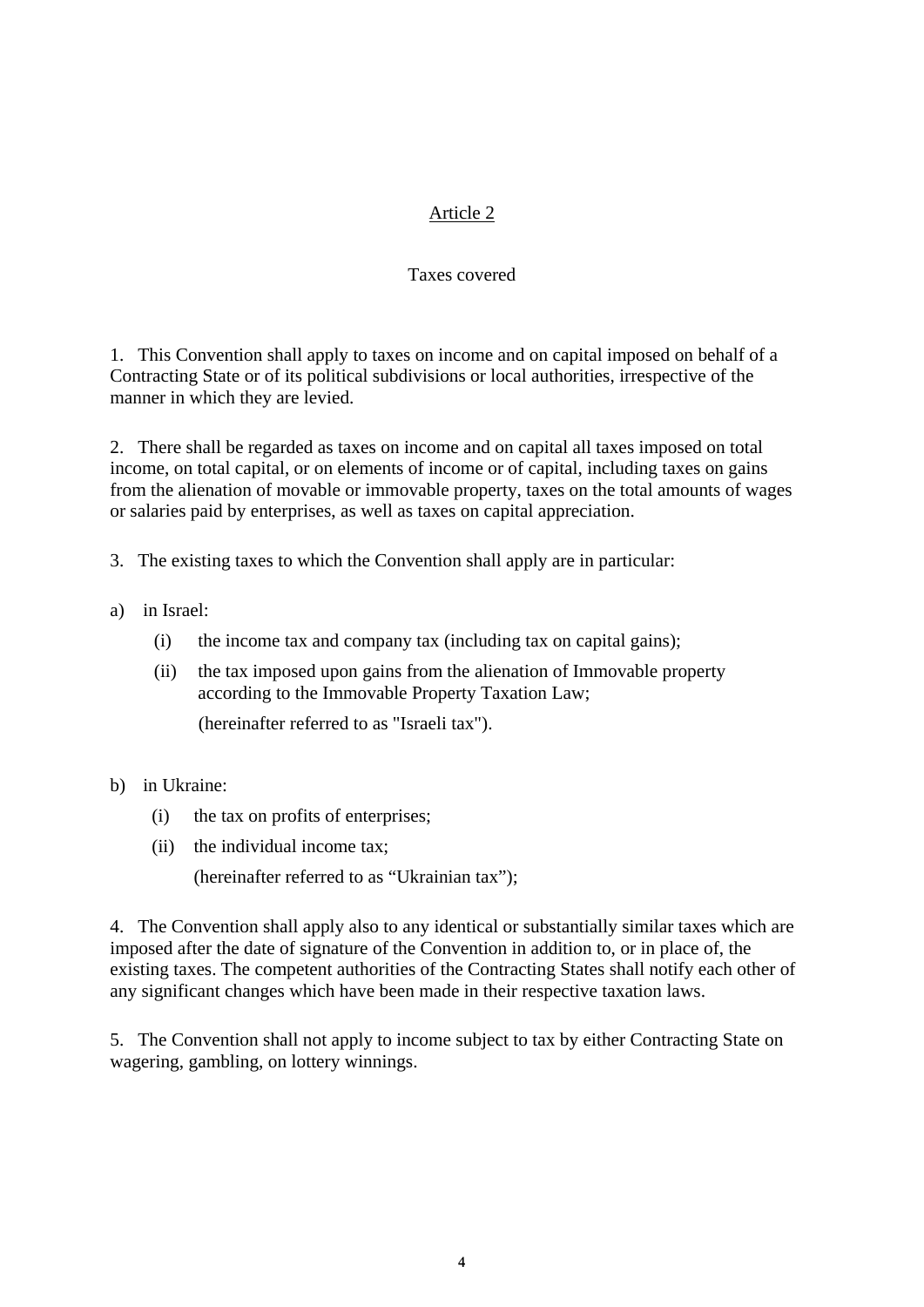#### General definitions

- 1. For the purposes of this Convention, unless the context otherwise requires:
- a) (i) the term "Israel" means the State of Israel and when used in a geographical sense comprises the territory in which the Government of the State of Israel levy taxation and the part of the seabed and subsoil under the sea over which the State of Israel has sovereign rights in accordance with International Law; and including the area, which in accordance with International Law and the Law of the State of Israel, Israel is entitled to exercise its rights regarding exploration and exploitation of natural resources which are found under the sea.

(ii) the term "Ukraine" means, when used in geographical sense, the territory of Ukraine, its continental shelf and its exclusive (maritime) economic zone, including any area outside the territorial sea of Ukraine which in accordance with international law has been or may hereafter be designated, as an area within which the rights of Ukraine with respect to the seabed and subsoil and their natural resources may be exercised.

- b) the term "person" includes an individual, a company and any other body of persons;
- c) the term "legal person" means a company, any body corporate or any entity which is treated as a body corporate for tax purposes;
- d) the terms "enterprise of a Contracting State" and "enterprise of the other Contracting State" mean respectively an enterprise carried on by a resident of a Contracting State and an enterprise carried on by a resident of the other Contracting State;
- e) the term "international traffic" means any transport by a ship or aircraft operated by an enterprise of a Contracting State, except when the ship or aircraft is operated solely between places in the other Contracting State;
- f) the term "competent authority" means:
	- (i) in the case of Israel, the Minister of Finance or his authorised representative; and
	- (ii) in the case of Ukraine, the State Tax Administration of Ukraine or its authorised representative;
- g) the term "national" means:
	- (i) any individual possessing the nationality of a Contracting State;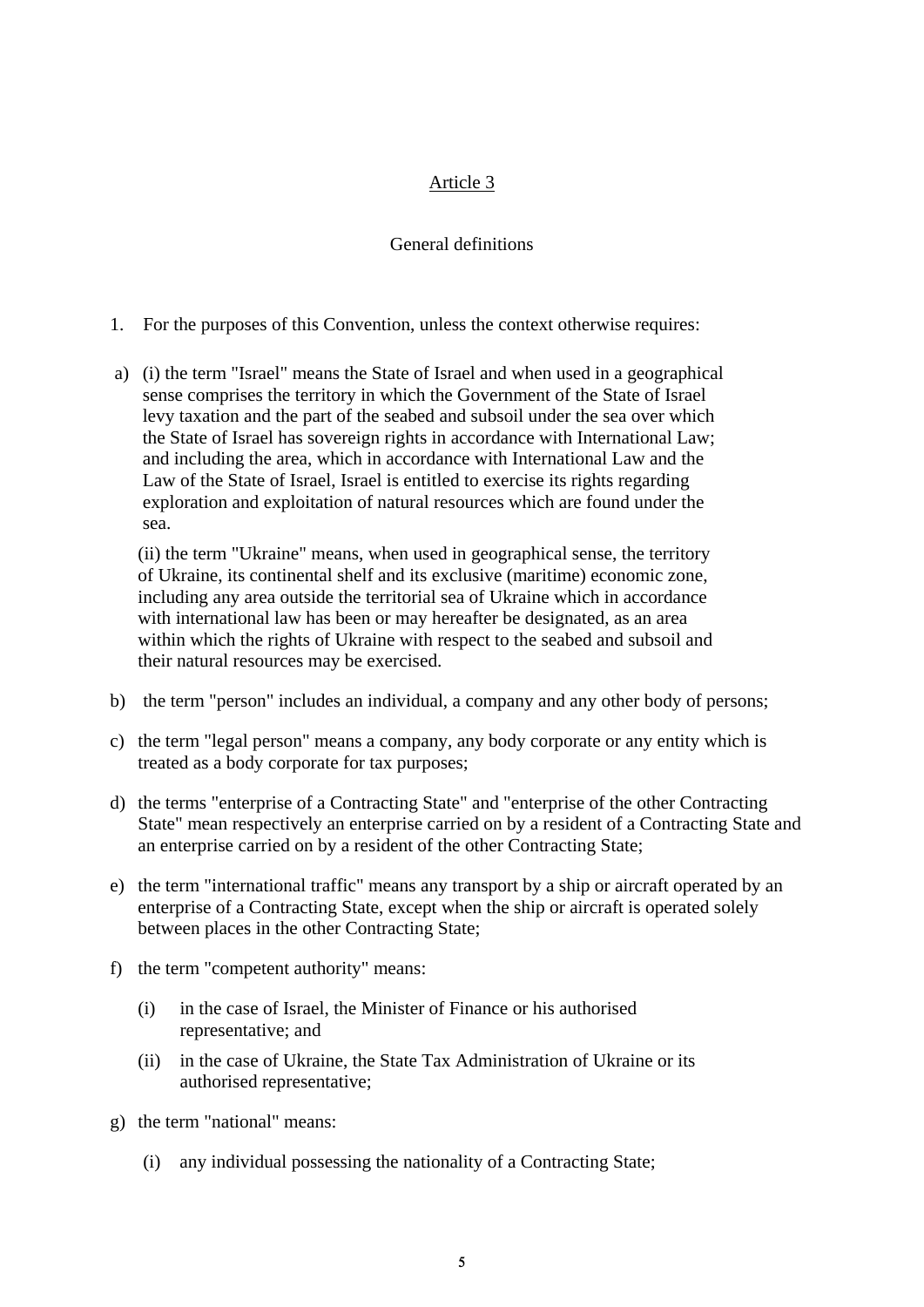(ii) any legal person, partnership and association deriving its status as such from the laws in force in a Contracting State.

2. As regards the application of the Convention at any time by a Contracting State, any term not defined therein shall, unless the context otherwise requires, have the meaning that it has at that time under the law of that State for the purposes of the taxes to which the Convention applies, any meaning under the applicable tax laws of that State prevailing over a meaning given to the term under other laws of that State.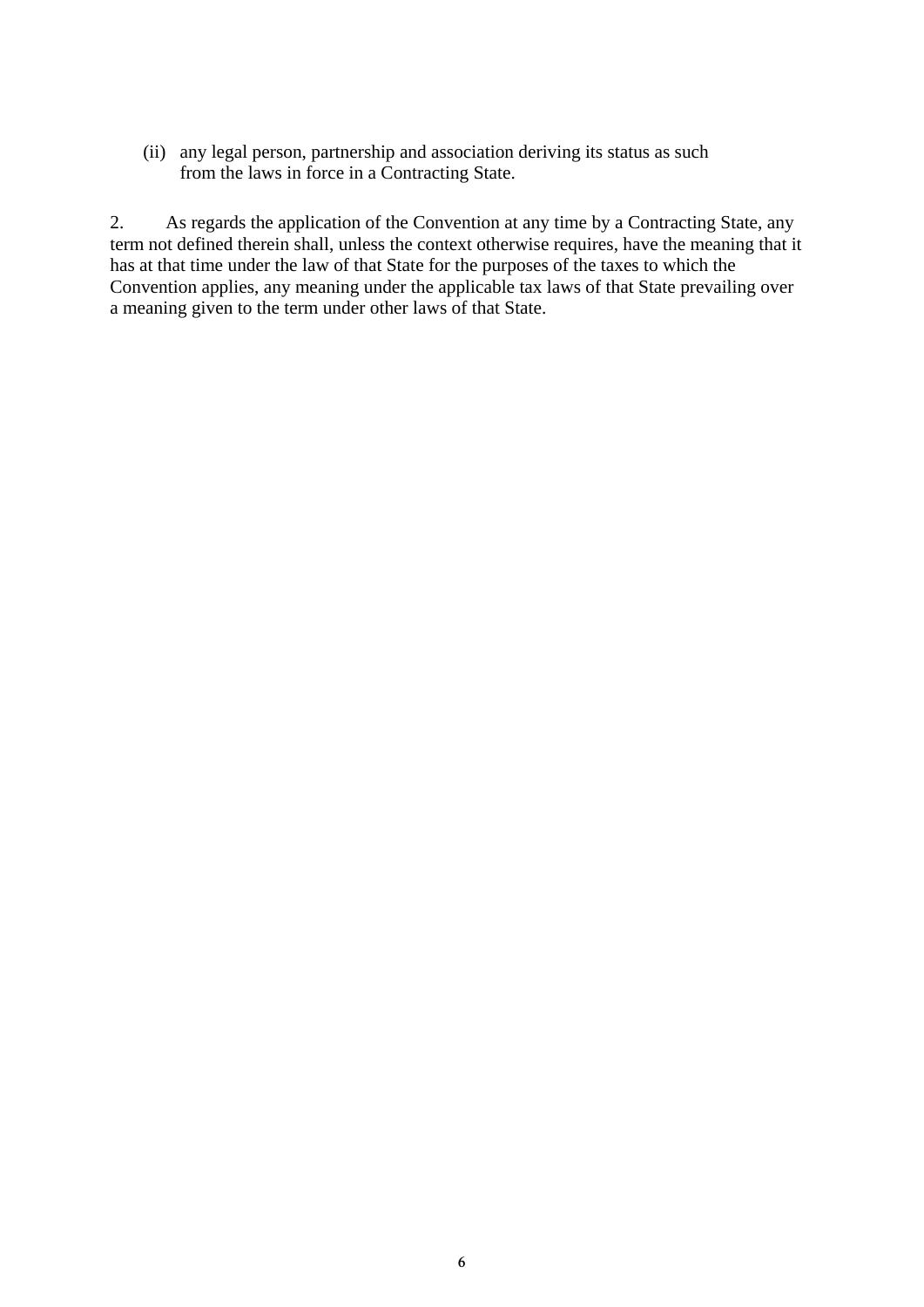#### Resident

1. For the purposes of this Convention, the term "resident of a Contracting State" means any person who, under the laws of that State, is liable to tax therein by reason of his domicile, residence, place of management, place of registration or any other criterion of a similar nature, and also includes that State and any political subdivision or local authority thereof. This term, however, does not include any person who is liable to tax in that State in respect only of income from sources in that State or capital situated therein.

2. Where by reason of the provisions of paragraph 1 an individual is a resident of both Contracting States, then his status shall be determined as follows:

- a) he shall be deemed to be a resident only of the State in which his personal and economic relations are closer (centre of vital interests); if the State in which he has his centre of vital interests cannot be determined, he shall be deemed to be a resident only of the State in which he has a permanent home available to him;
- b) if he has a permanent home available to him in both States or in neither of them, he shall be deemed to be a resident only of the State in which he has an habitual abode;
- c) if he has an habitual abode in both States or in neither of them, he shall be deemed to be a resident only of the State of which he is a national;
- d) if he is a national of both States or of neither of them, the competent authorities of the Contracting States shall settle the question by mutual agreement.

3. Where by reason of the provisions of paragraph 1 a person other than an individual is a resident of both Contracting States, then it shall be deemed to be a resident only of the State in which its place of effective management is situated.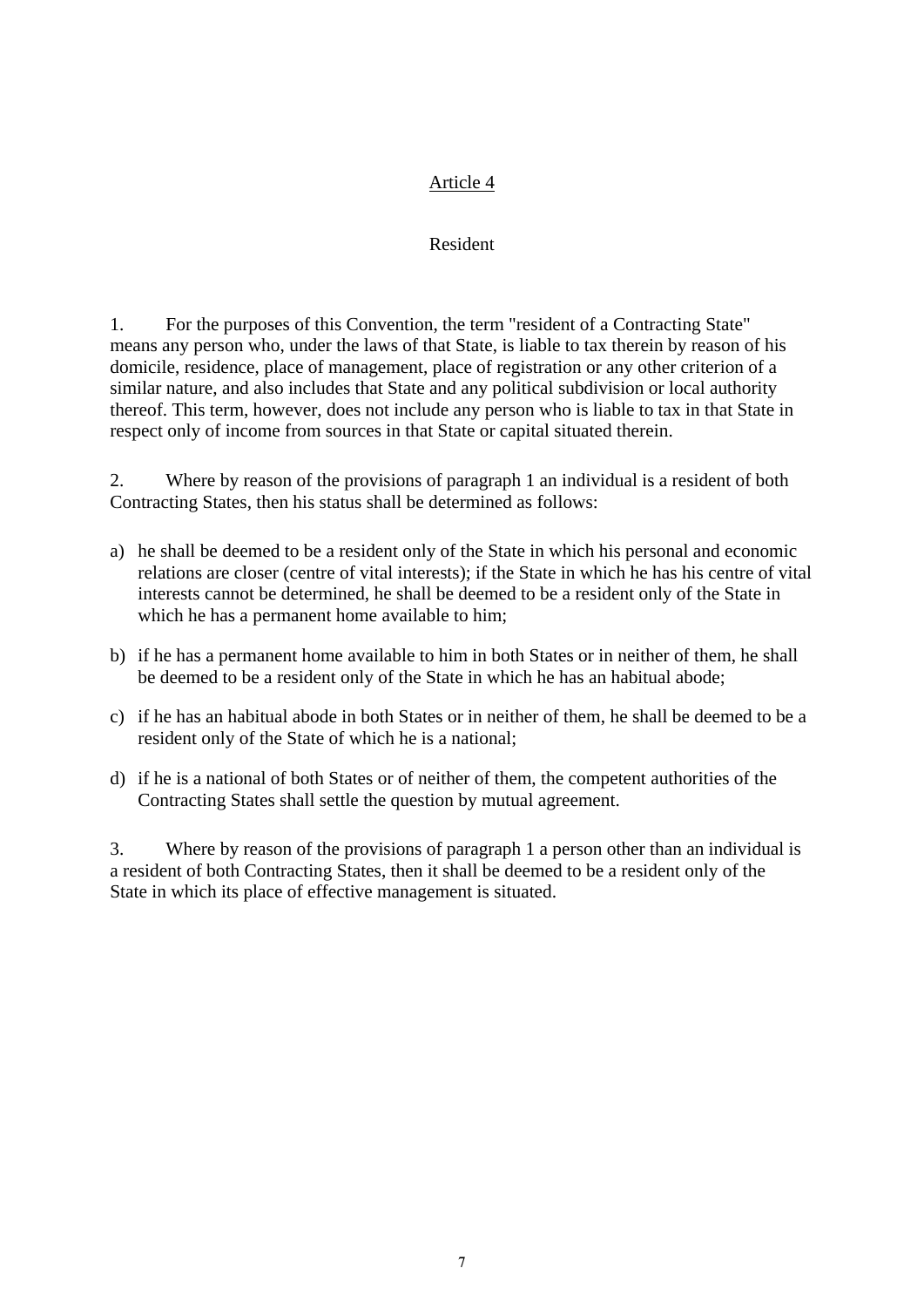### Permanent establishment

1. For the purposes of this Convention, the term "permanent establishment" means a fixed place of business through which the business of an enterprise is wholly or partly carried on.

- 2. The term "permanent establishment" includes especially:
- a) a place of management;
- b) a branch;
- c) an office;
- d) a factory;
- e) a workshop;

f) a mine, an oil or gas well, a quarry or any other place of exploration or extraction of natural resources, and

g) a warehouse or other structure used as a sales outlet.

3. A building site or construction or installation project constitutes a permanent establishment only if it lasts more than twelve months.

4. Notwithstanding the preceding provisions of this Article, the term "permanent establishment" shall be deemed not to include:

- a) the use of facilities solely for the purpose of storage or display of goods or merchandise belonging to the enterprise;
- b) the maintenance of a stock of goods or merchandise belonging to the enterprise solely for the purpose of storage or display;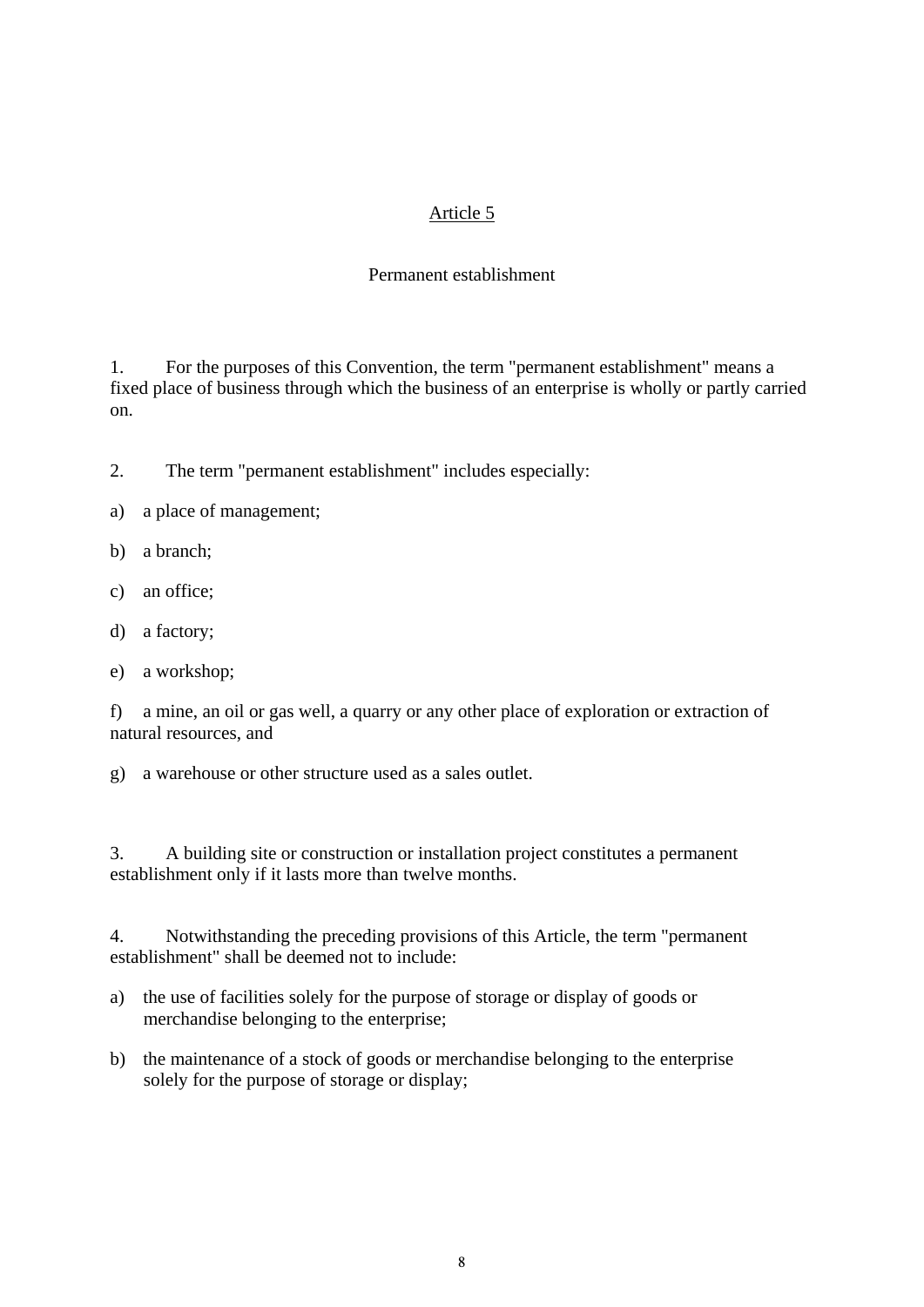- c) the maintenance of a stock of goods or merchandise belonging to the enterprise solely for the purpose of processing by another enterprise;
- d) the maintenance of a fixed place of business solely for the purpose of purchasing goods or merchandise or of collecting information, for the enterprise;
- e) the maintenance of a fixed place of business solely for the purpose of carrying on, for the enterprise, any other activity of a preparatory or auxiliary character;
- f) the maintenance of a fixed place of business solely for any combination of activities mentioned in sub-paragraphs a) to e), provided that the overall activity of the fixed place of business resulting from this combination is of a preparatory or auxiliary character.

5. Notwithstanding the provisions of paragraphs 1 and 2, where a person - other than an agent of an independent status to whom paragraph 6 applies - is acting on behalf of an enterprise and has, and habitually exercises, in a Contracting State an authority to conclude contracts in the name of the enterprise, that enterprise shall be deemed to have a permanent establishment in that State in respect of any activities which that person undertakes for the enterprise, unless the activities of such person are limited to those mentioned in paragraph 4 which, if exercised through a fixed place of business, would not make this fixed place of business a permanent establishment under the provisions of that paragraph.

6. An enterprise shall not be deemed to have a permanent establishment in a Contracting State merely because it carries on business in that State through a broker, general commission agent or any other agent of an independent status, provided that such persons are acting in the ordinary course of their business.

7. The fact that a company which is a resident of a Contracting State controls or is controlled by a company which is a resident of the other Contracting State, or which carries on business in that other State (whether through a permanent establishment or otherwise), shall not of itself constitute either company a permanent establishment of the other.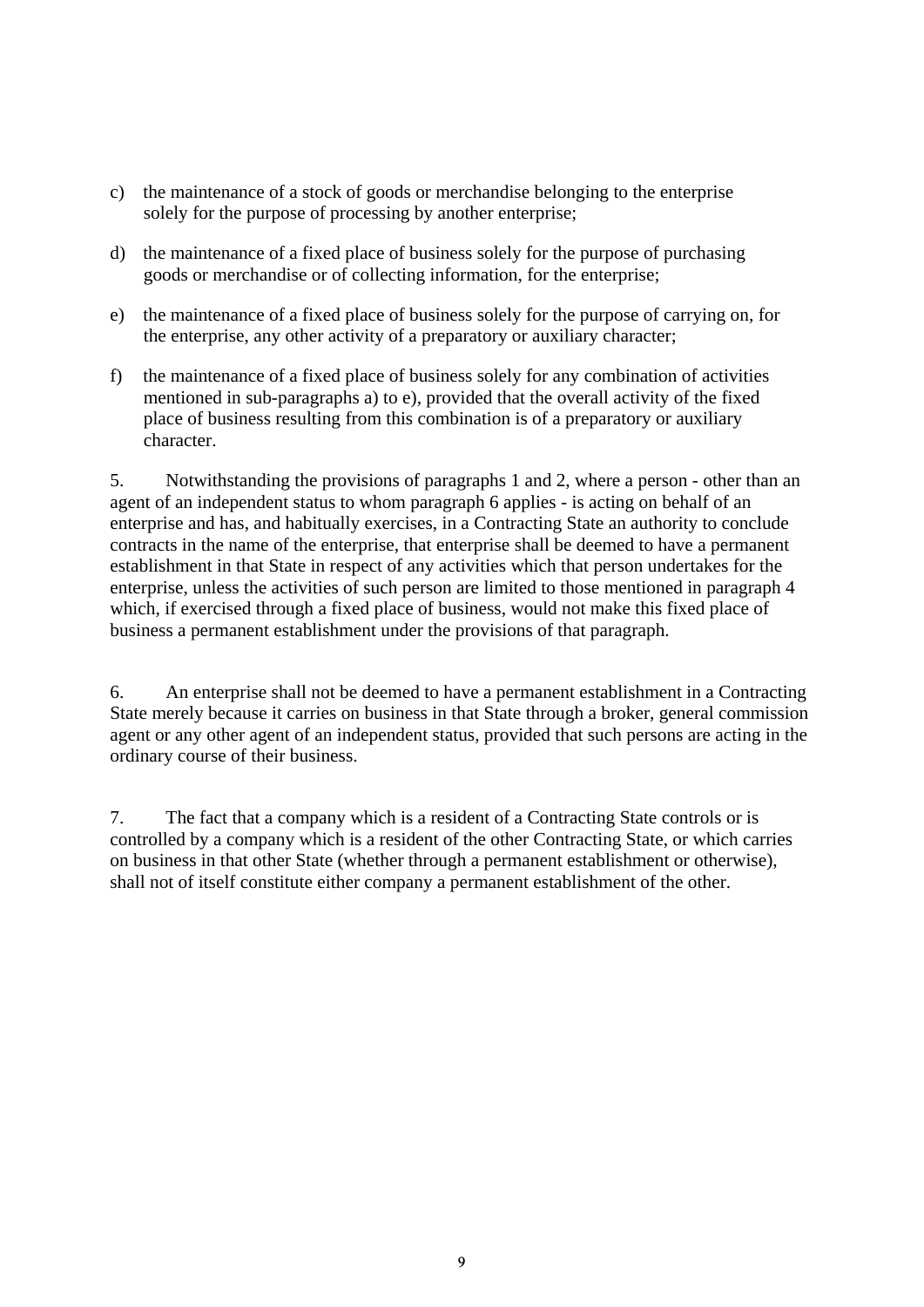### Income from immovable property

1. Income derived by a resident of a Contracting State from immovable property (including income from agriculture or forestry) situated in the other Contracting State may be taxed in that other State.

2. The term "immovable property" shall have the meaning which it has under the law of the Contracting State in which the property in question is situated. The term shall in any case include property accessory to immovable property, livestock and equipment used in agriculture and forestry, rights to which the provisions of general law respecting landed property apply, usufruct of immovable property and rights to variable or fixed payments as consideration for the working of, or the right to work, mineral deposits, sources and other natural resources; ships and aircraft shall not be regarded as immovable property.

3. The provisions of paragraph 1 shall apply to income derived from the direct use, letting, or use in any other form of immovable property.

4. The provisions of paragraphs 1 and 3 shall also apply to the income from immovable property of an enterprise and to income from immovable property used for the performance of independent personal services.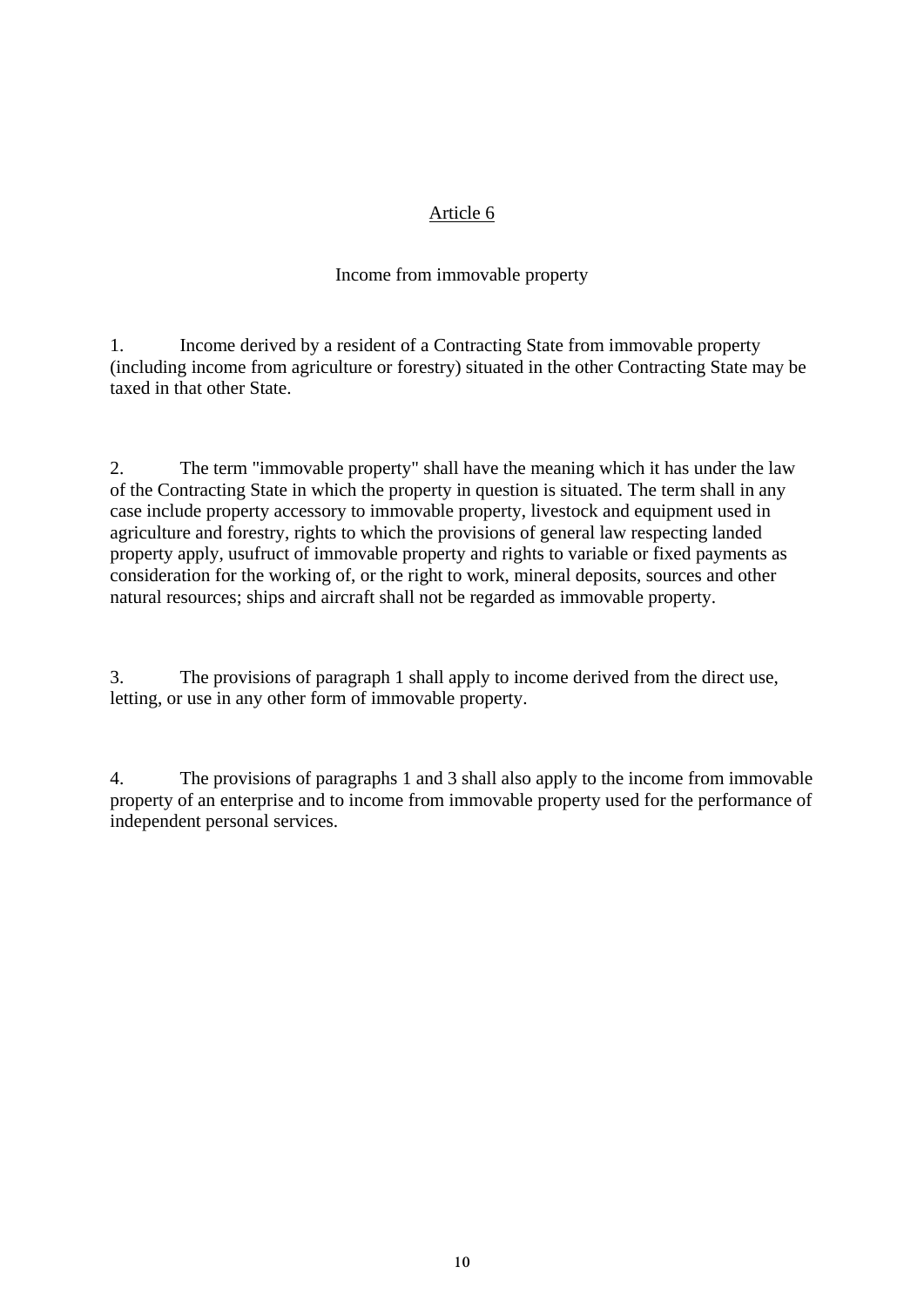# Business profits

1. The profits of an enterprise of a Contracting State shall be taxable only in that State unless the enterprise carries on business in the other Contracting State through a permanent establishment situated therein. If the enterprise carries on business as aforesaid, the profits of the enterprise may be taxed in the other State but only so much of them as is attributable to that permanent establishment.

2. Subject to the provisions of paragraph 3, where an enterprise of a Contracting State carries on business in the other Contracting State through a permanent establishment situated therein, there shall in each Contracting State be attributed to that permanent establishment the profits which it might be expected to make if it were a distinct and separate enterprise engaged in the same or similar activities under the same or similar conditions and dealing wholly independently with the enterprise of which it is a permanent establishment.

3. In determining the profits of a permanent establishment, there shall be allowed as deductions expenses which are incurred for the purposes of the permanent establishment, including executive and general administrative expenses so incurred, whether in the State in which the permanent establishment is situated or elsewhere.

4. Insofar as it has been customary in a Contracting State to determine the profits to be attributed to a permanent establishment on the basis of an apportionment of the total profits of the enterprise to its various parts, nothing in paragraph 2 shall preclude that Contracting State from determining the profits to be taxed by such an apportionment as may be customary; the method of apportionment adopted shall, however, be such that the result shall be in accordance with the principles contained in this Article.

5. No profits shall be attributed to a permanent establishment by reason of the mere purchase by that permanent establishment of goods or merchandise for the enterprise.

6. For the purposes of the preceding paragraphs, the profits to be attributed to the permanent establishment shall be determined by the same method year by year unless there is good and sufficient reason to the contrary.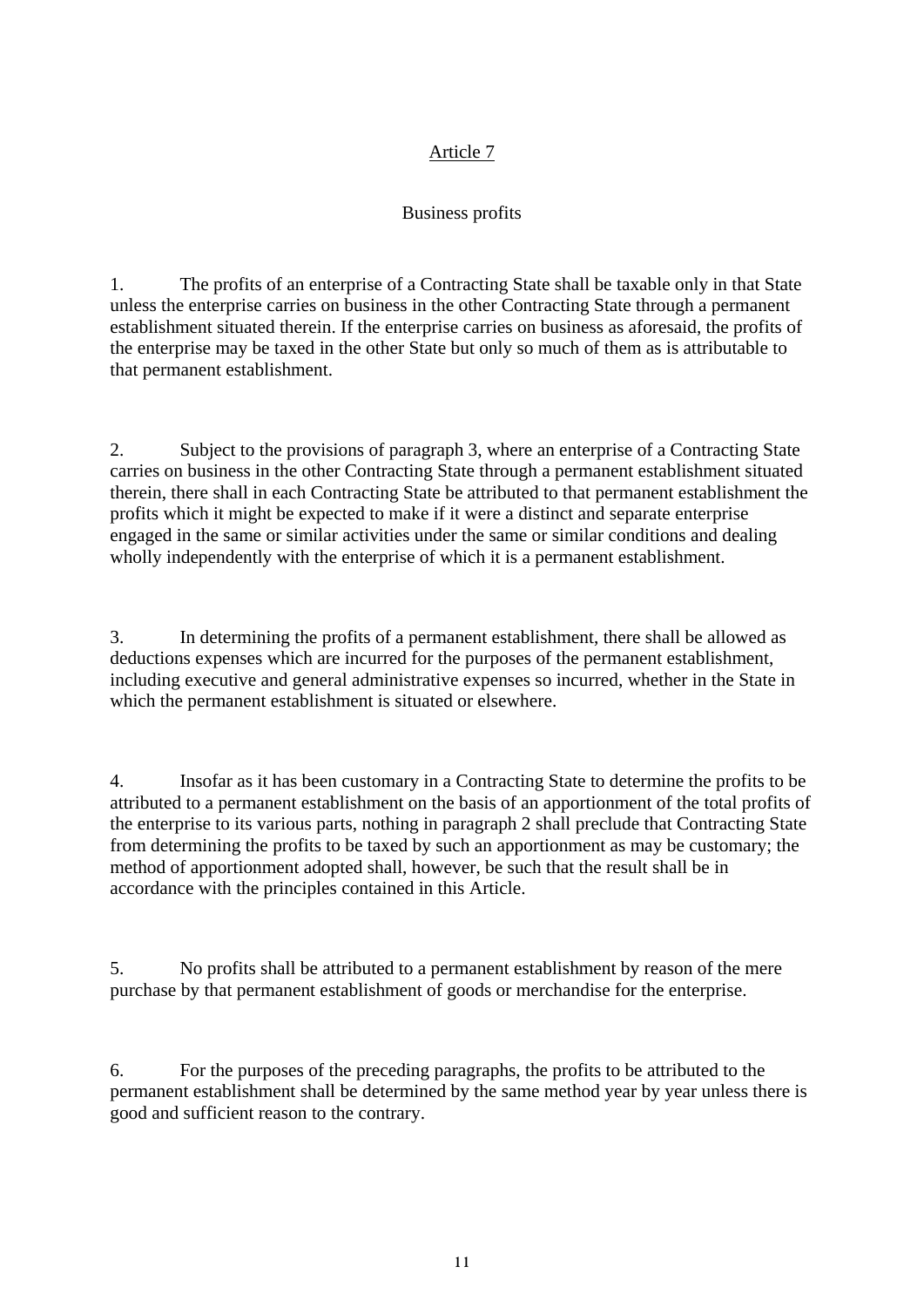7. Where profits include items of income which are dealt with separately in other Articles of this Convention, then the provisions of those Articles shall not be affected by the provisions of this Article.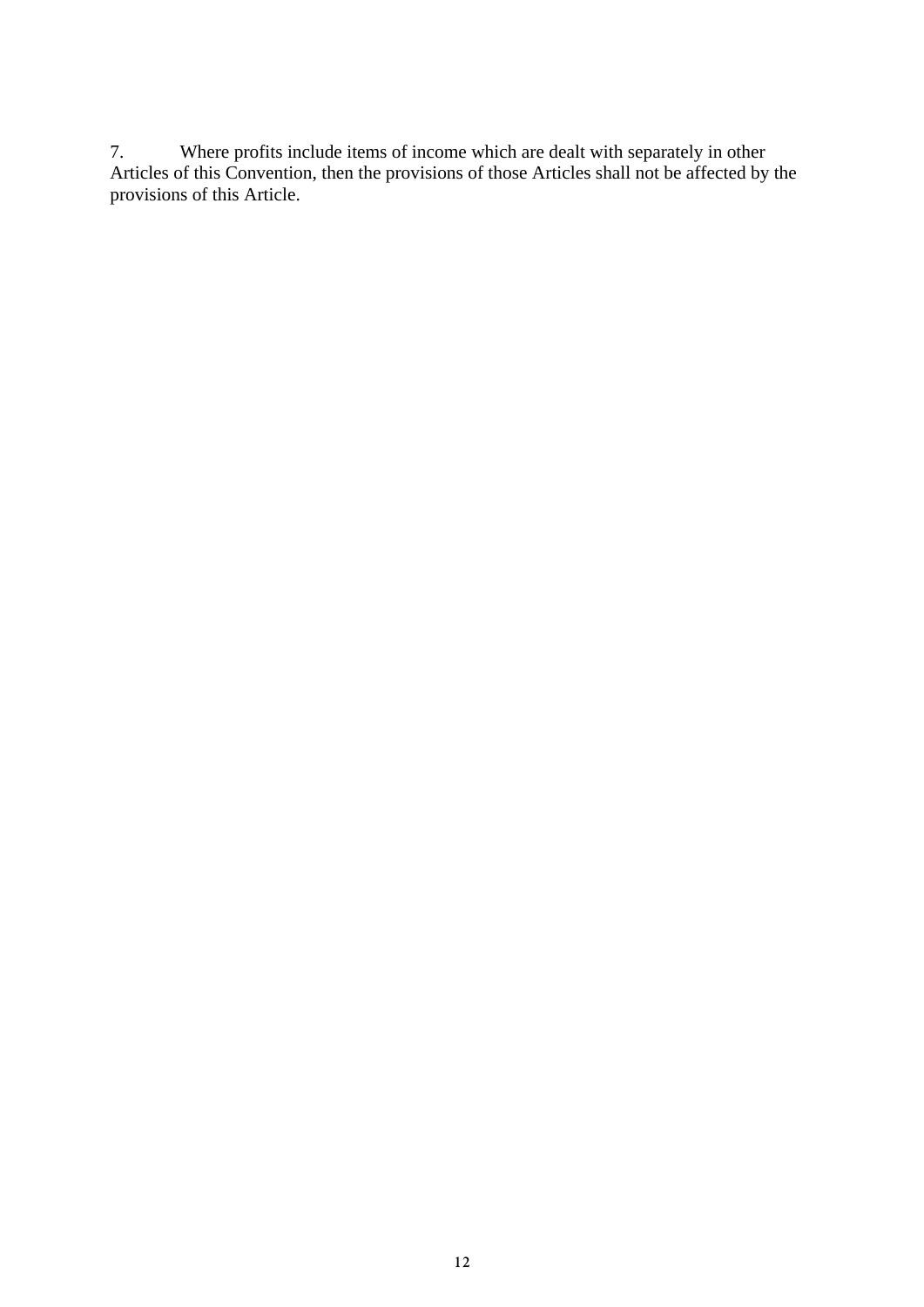### Shipping and air transport

1. Profits derived by a resident of a Contracting State from the operation of ships or aircraft in international traffic shall be taxable only in that State.

2. For the purposes of this Article, profits from the operation of ships or aircraft in international traffic include:

a) income from the rental on a bare boat basis of ships or aircraft;

and

b) profits from the use, maintenance or rental of containers (including trailers and related equipment for the transport of containers) use for the transport of goods or merchandise;

 Where such rentals or such use, maintenance or rental, as the case may be, is incidental to the operation of ships and aircraft in international traffic.

3. Where profits within paragraph 1 of this Article are derived by a resident of a Contracting State from participation in a pool, a joint business and an international operating agency the profits attributable to that resident shall be taxable only in the Contracting State of which he is a resident.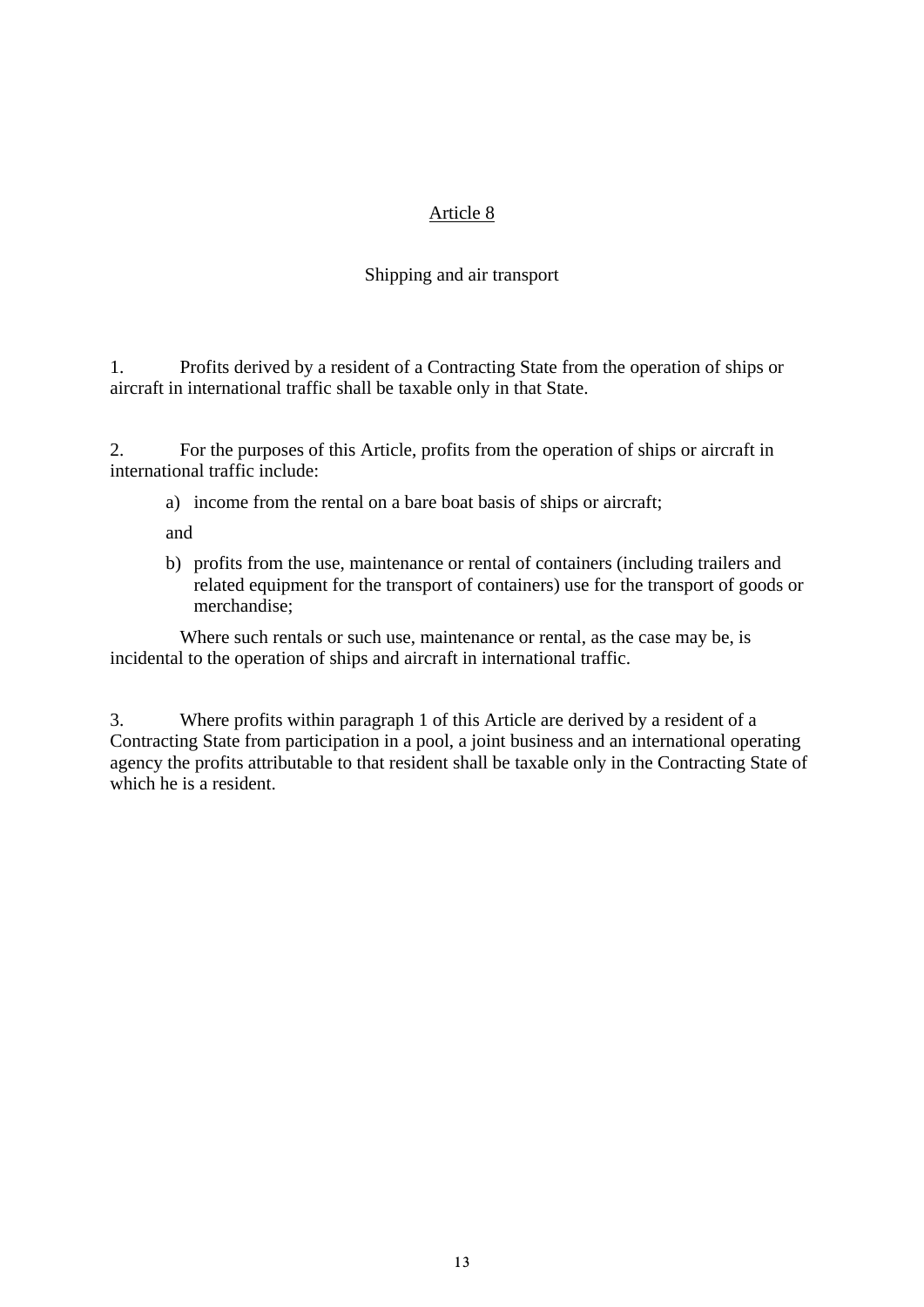#### Associated enterprises

#### 1. Where

- a) an enterprise of a Contracting State participates directly or indirectly in the management, control or capital of an enterprise of the other Contracting State, or
- b) the same persons participate directly or indirectly in the management, control or capital of an enterprise of a Contracting State and an enterprise of the other Contracting State,

and in either case conditions are made or imposed between the two enterprises in their commercial or financial relations which differ from those which would be made between independent enterprises, then any profits which would, but for those conditions, have accrued to one of the enterprises, but, by reason of those conditions, have not so accrued, may be included in the profits of that enterprise and taxed accordingly.

2. Where a Contracting State includes in the profits of an enterprise of that State – and taxes accordingly – profits on which an enterprise of the other Contracting State has been charged to tax in that other State and the profits so included are profits which would have accrued to the enterprise of the first-mentioned State if the conditions made between the two enterprises had been those which would have been made between independent enterprises, then that other State shall make an appropriate adjustment to the amount of the tax charged therein on those profits. In determining such adjustment, due regard shall be had to the other provisions of this Convention and the competent authorities of the Contracting States shall if necessary consult each other.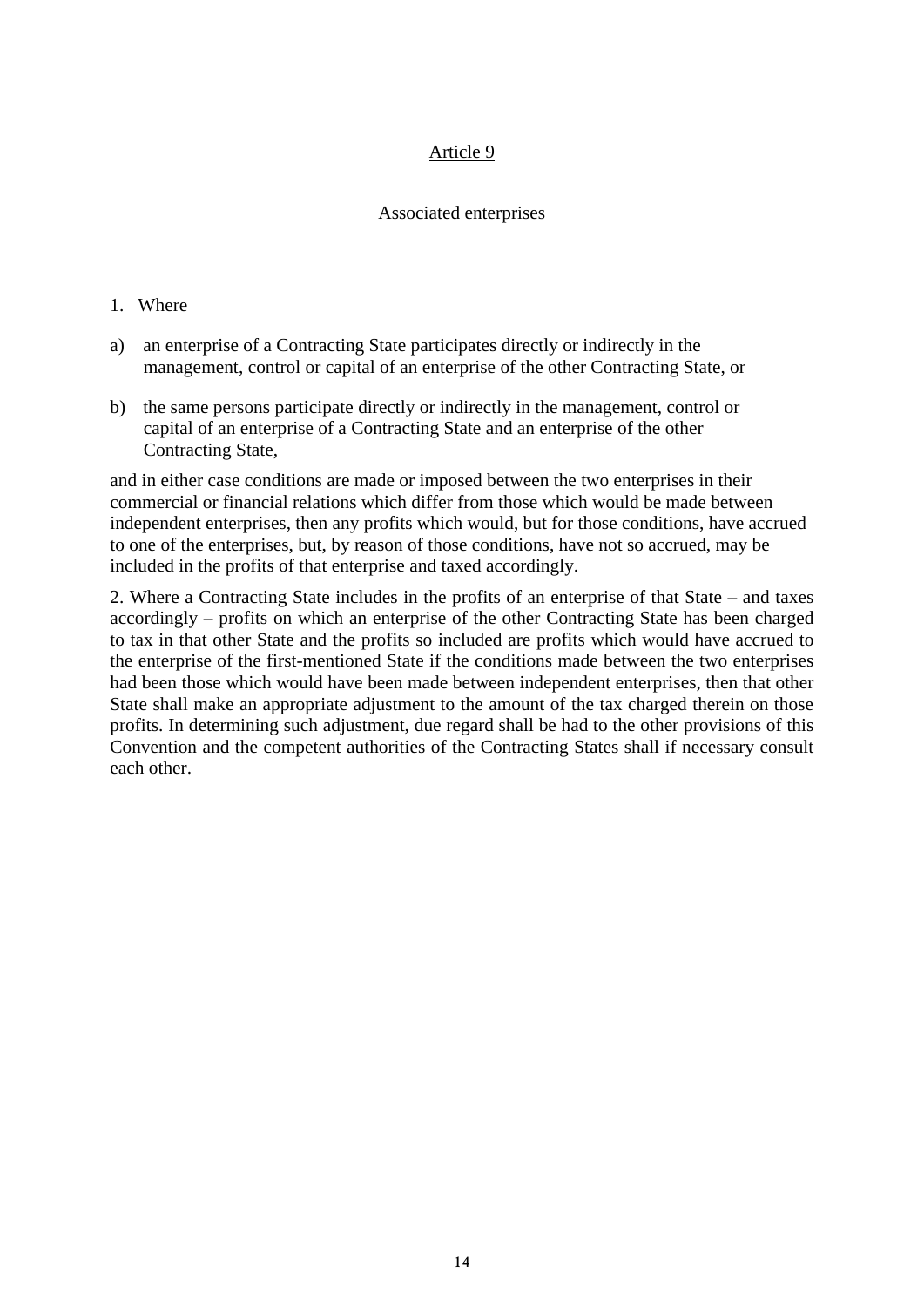### Dividends

1. Dividends paid by a company which is a resident of a Contracting State to a resident of the other Contracting State may be taxed in that other State.

2. However, such dividends may also be taxed in the Contracting State of which the company paying the dividends is a resident and according to the laws of that State, but if the recipient is the beneficial owner of the dividends the tax so charged shall not exceed:

- a) 5% per cent of the gross amount of the dividends if the beneficial owner is a company (other than a partnership) which holds directly at least 25% per cent of the capital of the company paying the dividends;
- b) 10% per cent of the gross amount of the dividends, notwithstanding the provisions of sub-paragraph a), if the beneficial owner is a company which holds directly at least 10% per cent of the capital of the company paying the dividends where that latter company is a resident of Israel and the dividends are paid out of profits which are subject to tax in Israel at a rate which is lower than the normal rate of Israeli company tax;
- c) 15% per cent of the gross amount of the dividends in all other cases.

The competent authorities of the Contracting States shall by mutual agreement settle the mode of application of these limitations.

This paragraph shall not affect the taxation of the company in respect of the profits out of which the dividends are paid.

3. The term "dividends" as used in this Article means income from shares, "jouissance" shares or "jouissance" rights, mining shares, founders' shares or other rights, not being debtclaims, participating in profits, as well as income from other corporate rights which is subjected to the same taxation treatment as income from shares by the laws of the State of which the company making the distribution is a resident.

4. The provisions of paragraphs 1 and 2 shall not apply if the beneficial owner of the dividends, being a resident of a Contracting State, carries on business in the other Contracting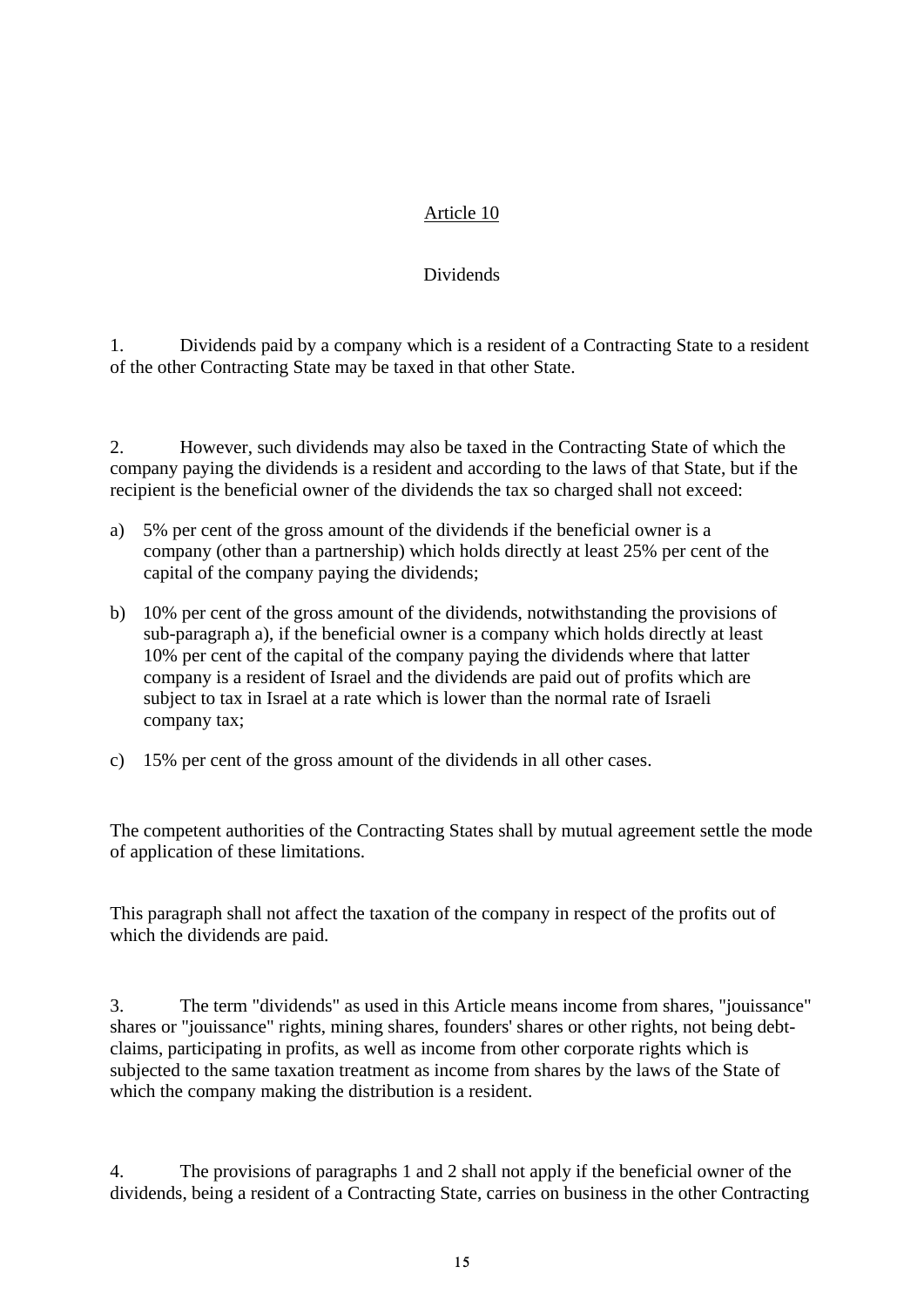State of which the company paying the dividends is a resident, through a permanent establishment situated therein, or performs in that other State independent personal services from a fixed base situated therein, and the holding in respect of which the dividends are paid is effectively connected with such permanent establishment or fixed base. In such case the provisions of Article 7 or Article 14, as the case may be, shall apply.

5. Where a company which is a resident of a Contracting State derives profits or income from the other Contracting State, that other State may not impose any tax on the dividends paid by the company, except insofar as such dividends are paid to a resident of that other State or insofar as the holding in respect of which the dividends are paid is effectively connected with a permanent establishment or a fixed base situated in that other State, nor subject the company's undistributed profits to a tax on the company's undistributed profits, even if the dividends paid or the undistributed profits consist wholly or partly of profits or income arising in such other State.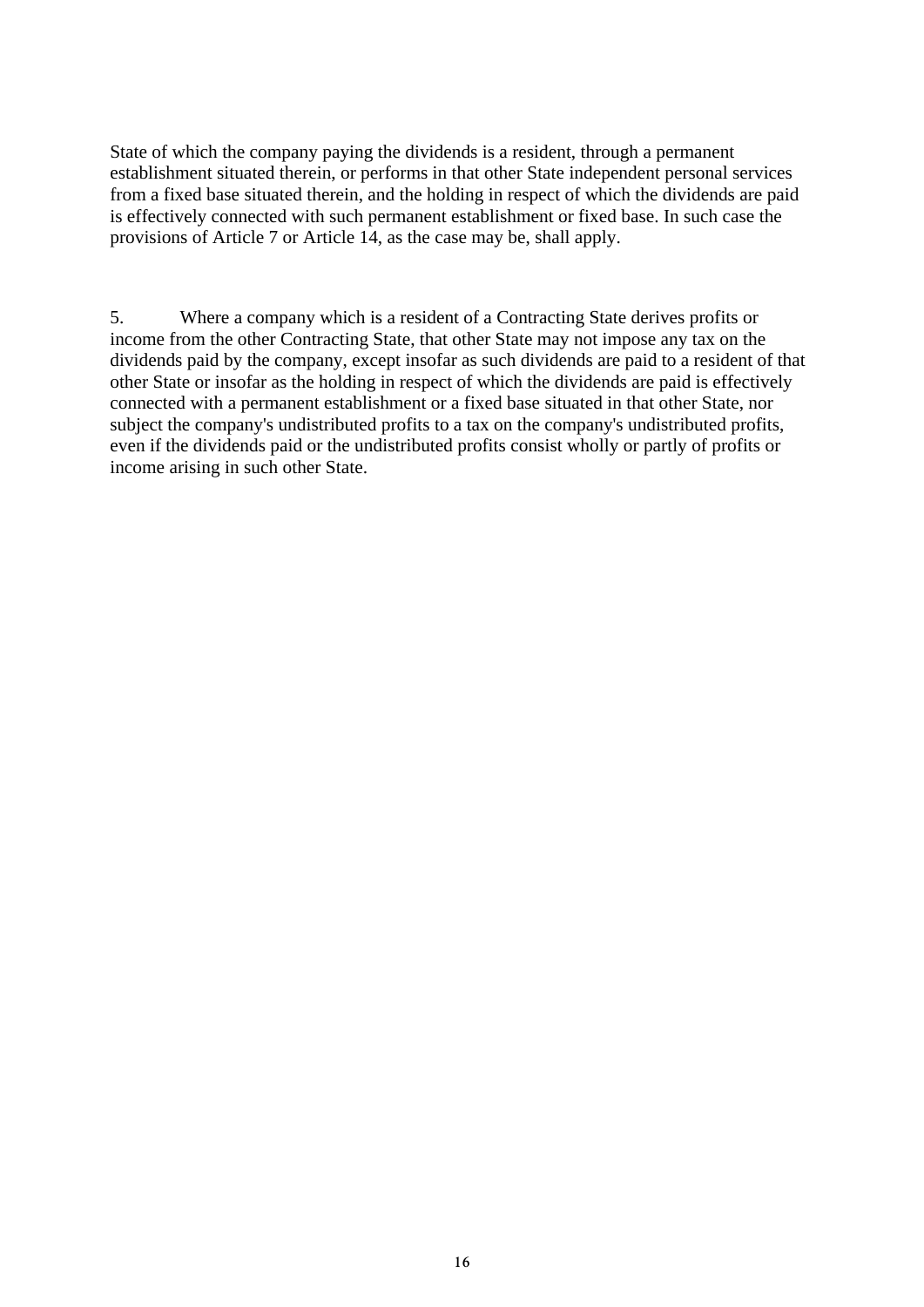#### Interest

1. Interest arising in a Contracting State and paid to a resident of the other Contracting State may be taxed in that other State.

2. However, such interest may also be taxed in the Contracting State in which it arises and according to the laws of that State, but if the recipient is the beneficial owner of the interest the tax so charged shall not exceed:

- a) 5% per cent of the gross amount of the interest in the case of interest arising in a Contracting State and paid on any loan of whatever kind granted by a bank of the other Contracting State; and
- b) 10% per cent of the gross amount of the interest in all other cases.

The competent authorities of the Contracting States shall by mutual agreement settle the mode of application of these limitations.

3. Notwithstanding the provisions of paragraph 2 interest arising in a Contracting State shall be exempt from tax in that State if it is paid in relation to any loan granted by the Government of the other Contracting State, including its political subdivisions and local authorities, the Central Bank of the other Contracting State or any financial instrumentality of that Government as may be agreed upon by the competent authorities of the Contracting States.

4. The term "interest" as used in this Article means income from debt-claims of every kind, whether or not secured by mortgage and whether or not carrying a right to participate in the debtor's profits, and in particular, income from government securities and income from bonds or debentures, including premiums and prizes attaching to such securities, bonds or debentures. Penalty charges for late payment shall not be regarded as interest for the purpose of this Article.

5. The provisions of paragraphs 1 and 2 shall not apply if the beneficial owner of the interest, being a resident of a Contracting State, carries on business in the other Contracting State in which the interest arises, through a permanent establishment situated therein, or performs in that other State independent personal services from a fixed base situated therein, and the debt-claim in respect of which the interest is paid is effectively connected with such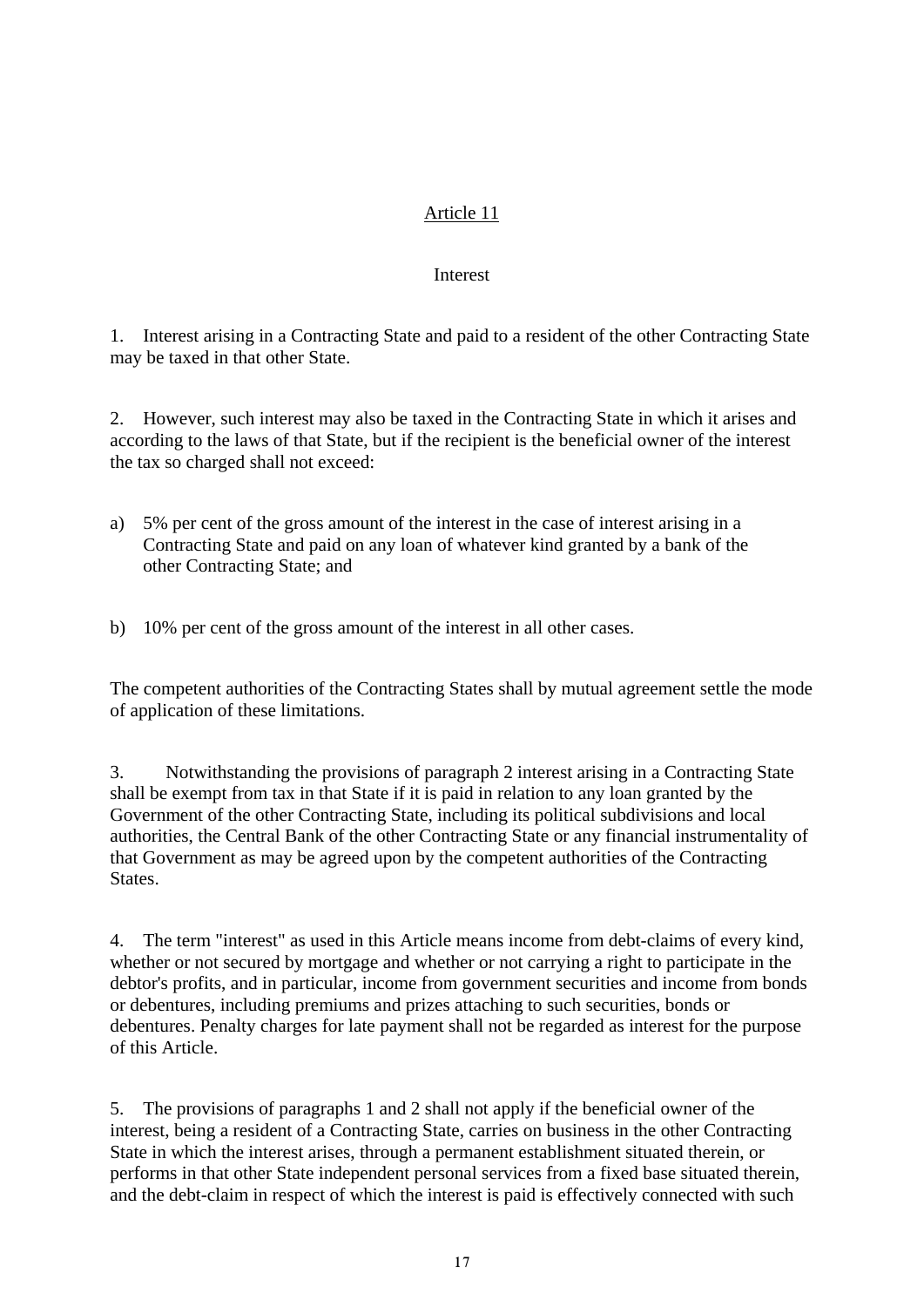permanent establishment or fixed base. In such case the provisions of Article 7 or Article 14, as the case may be, shall apply.

6. Interest shall be deemed to arise in a Contracting State when the payer is that State itself, a political subdivision, a local authority or a resident of that State. Where, however, the person paying the interest, whether he is a resident of a Contracting State or not, has in a Contracting State a permanent establishment or a fixed base in connection with which the indebtedness on which the interest is paid was incurred, and such interest is borne by such permanent establishment or fixed base, then such interest shall be deemed to arise in the State in which the permanent establishment or fixed base is situated.

7. Where, by reason of a special relationship between the payer and the beneficial owner or between both of them and some other person, the amount of the interest, having regard to the debt-claim for which it is paid, exceeds the amount which would have been agreed upon by the payer and the beneficial owner in the absence of such relationship, the provisions of this Article shall apply only to the last-mentioned amount. In such case, the excess part of the payments shall remain taxable according to the laws of each Contracting State, due regard being had to the other provisions of this Convention.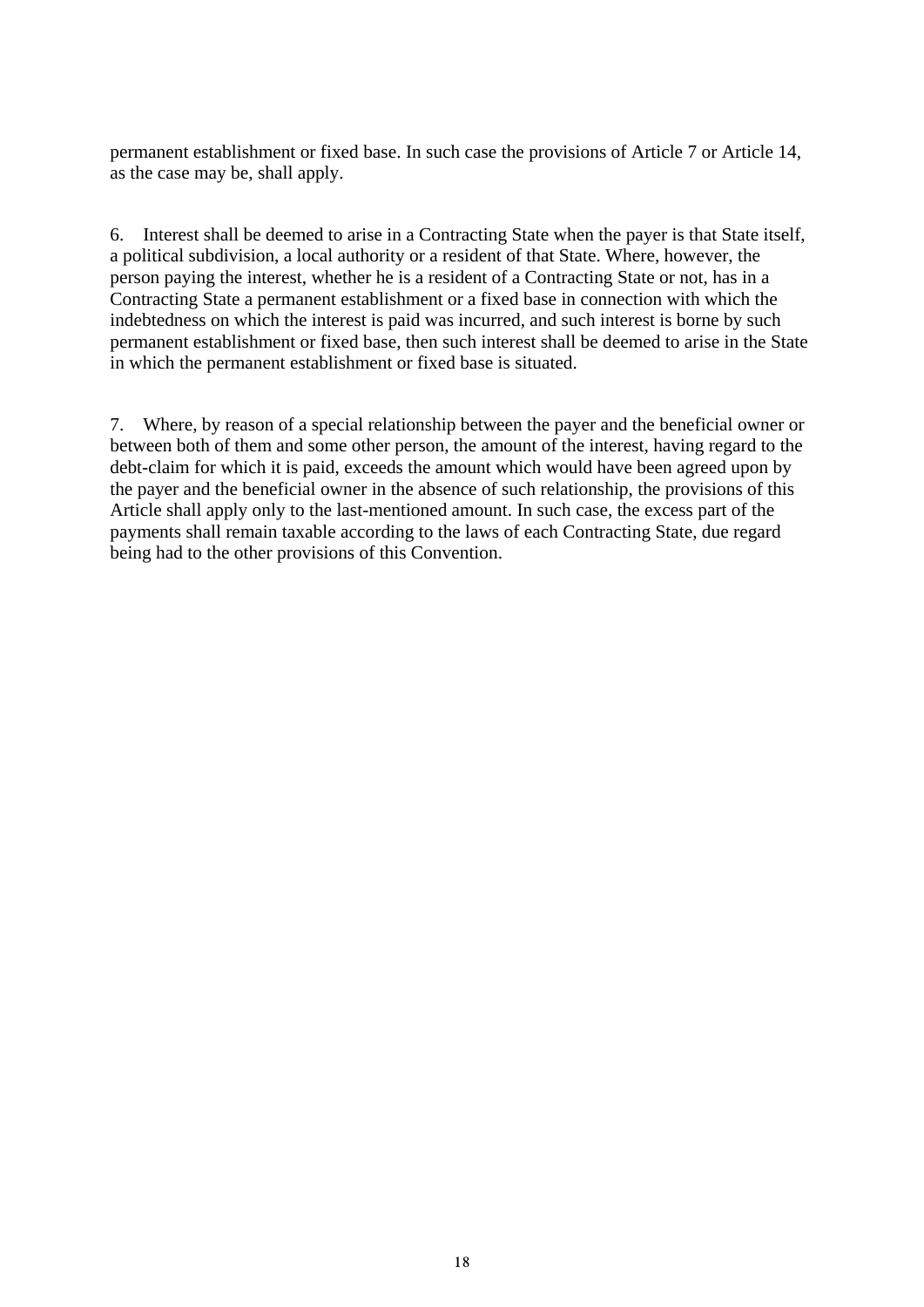### Royalties

1. Royalties arising in a Contracting State and paid to a resident of the other Contracting State may be taxed in that other State.

2. However, such royalties may also be taxed in the Contracting State in which they arise and according to the laws of that State, but if the recipient is the beneficial owner of the royalties the tax so charged shall not exceed 10% per cent of the gross amount of the royalties.

The competent authorities of the Contracting States shall by mutual agreement settle the mode of application of this limitation.

3. The term "royalties" as used in this Article means payments of any kind received as a consideration for the use of, or the right to use, any copyright of literary, artistic or scientific work including software, cinematograph films, any patent, trade mark, design or model, plan, secret formula or process, or for information concerning industrial, commercial or scientific experience.

4. The provisions of paragraphs 1 and 2 shall not apply if the beneficial owner of the royalties, being a resident of a Contracting State, carries on business in the other Contracting State in which the royalties arise, through a permanent establishment situated therein, or performs in that other State independent personal services from a fixed base situated therein, and the right or property in respect of which the royalties are paid is effectively connected with such permanent establishment or fixed base. In such case the provisions of Article 7 or Article 14, as the case may be, shall apply.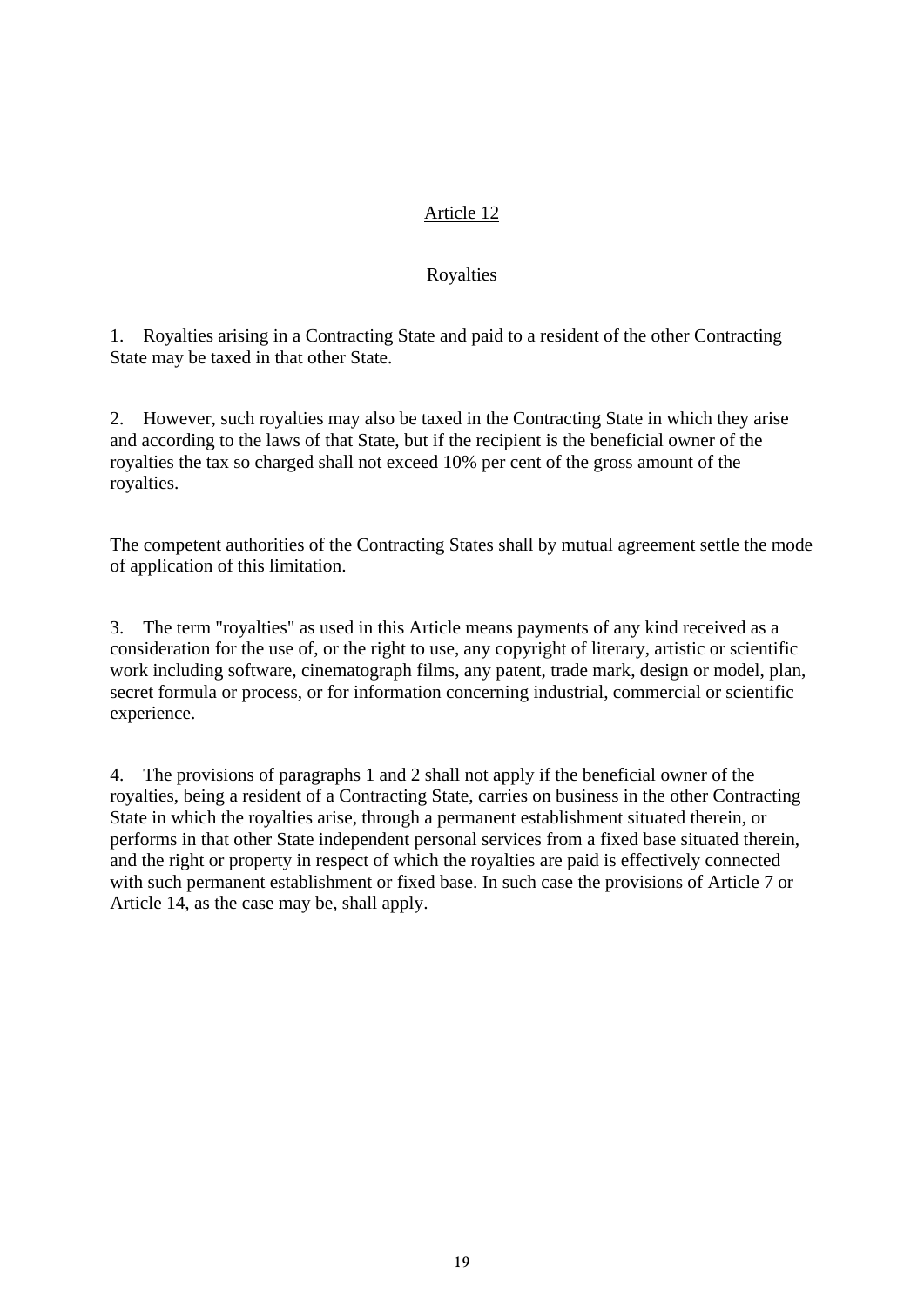5. Royalties shall be deemed to arise in a Contracting State when the payer is that State itself, a political subdivision, a local authority or a resident of that State. Where, however, the person paying the royalties, whether he is a resident of a Contracting State or not, has in a Contracting State a permanent establishment or a fixed base in connection with which the liability to pay the royalties was incurred, and such royalties are borne by such permanent establishment or fixed base, then such royalties shall be deemed to arise in the State in which the permanent establishment or fixed base is situated.

6**.** Where, by reason of a special relationship between the payer and the beneficial owner or between both of them and some other person, the amount of the royalties, having regard to the use, right or information for which they are paid, exceeds the amount which would have been agreed upon by the payer and the beneficial owner in the absence of such relationship, the provisions of this Article shall apply only to the last-mentioned amount. In such case, the excess part of the payments shall remain taxable according to the laws of each Contracting State, due regard being had to the other provisions of this Convention.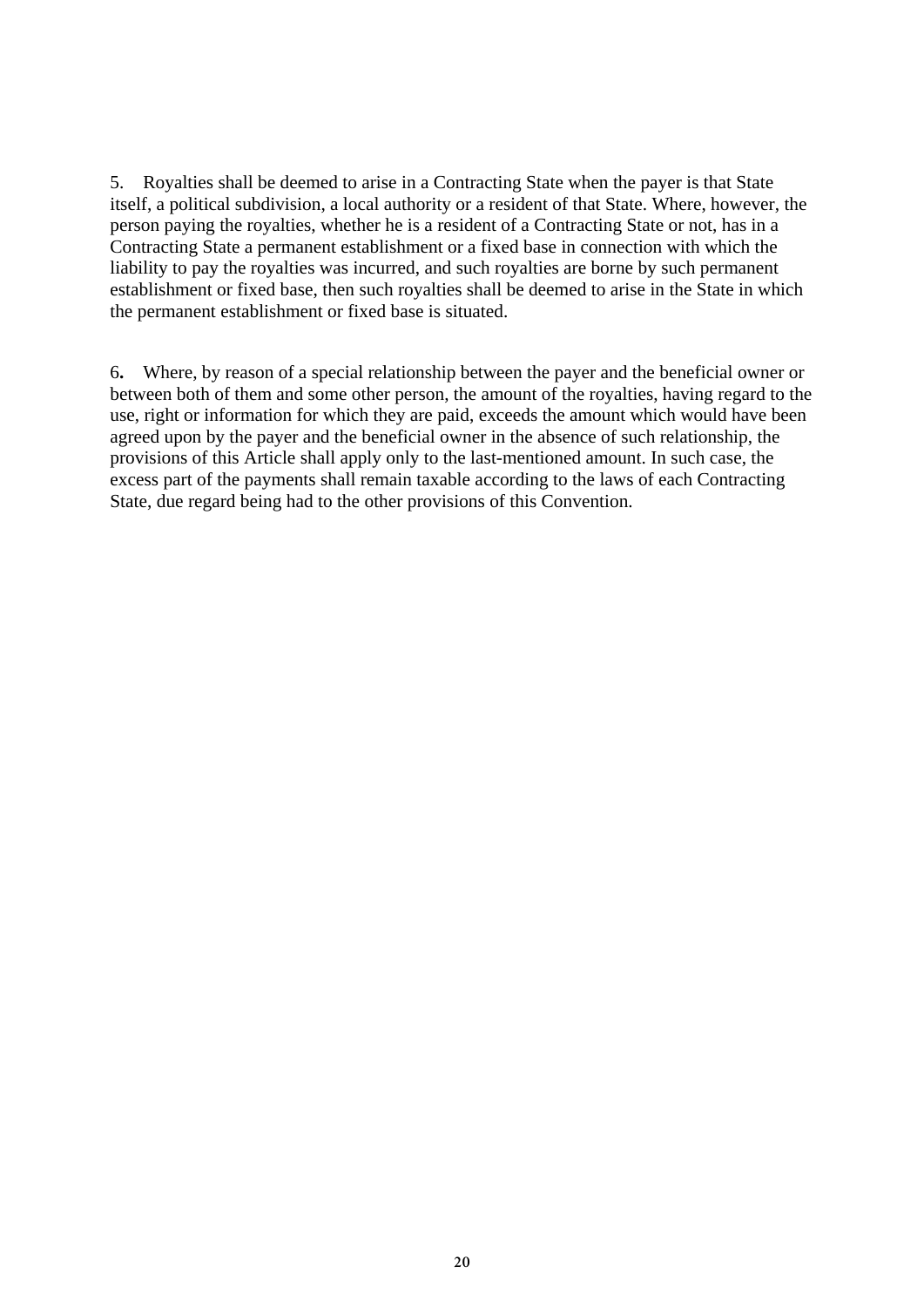### Capital gains

1. Gains derived by a resident of a Contracting State from the alienation of immovable property referred to in Article 6 and situated in the other Contracting State may be taxed in that other State.

2. Gains from the alienation of shares or other participation rights in a company, the assets of which consist, directly or indirectly, mainly of immovable property situated in one of the Contracting States, may be taxed in that State.

3. Gains, derived by a resident of a Contracting State from the sale, exchange or other disposition, directly or indirectly, of shares in a company which is a resident of the other Contracting State, may be taxed in that other State, but only if the resident of the firstmentioned State owned either directly or indirectly at any time within the 12 months period preceding such sale, exchange or other disposition, shares giving the right to 10 per cent or more of the voting power in the company. However, the tax so charged shall not exceed 25 per cent of the net amount of the gains mentioned in this paragraph.

For the purposes of this paragraph, indirect ownership shall be deemed to include, but not be limited to, ownership by a related person.

4. Gains from the alienation of movable property forming part of the business property of a permanent establishment which an enterprise of a Contracting State has in the other Contracting State or of movable property pertaining to a fixed base available to a resident of a Contracting State in the other Contracting State for the purpose of performing independent personal services, including such gains from the alienation of such a permanent establishment (alone or with the whole enterprise) or of such fixed base, may be taxed in that other Contracting State.

5. Gains from the alienation of ships or aircraft operated in international traffic by an enterprise of a Contracting State or movable property pertaining to the operation of such ships or aircraft, shall be taxable only in that Contracting State.

6. Gains derived by a resident of a Contracting State from the alienation of any property other than that referred to in paragraphs 1, 2, 3, 4 and 5, shall be taxable only in the Contracting State of which the alienator is a resident, if that resident is the beneficial owner of the property on which the capital gains derived.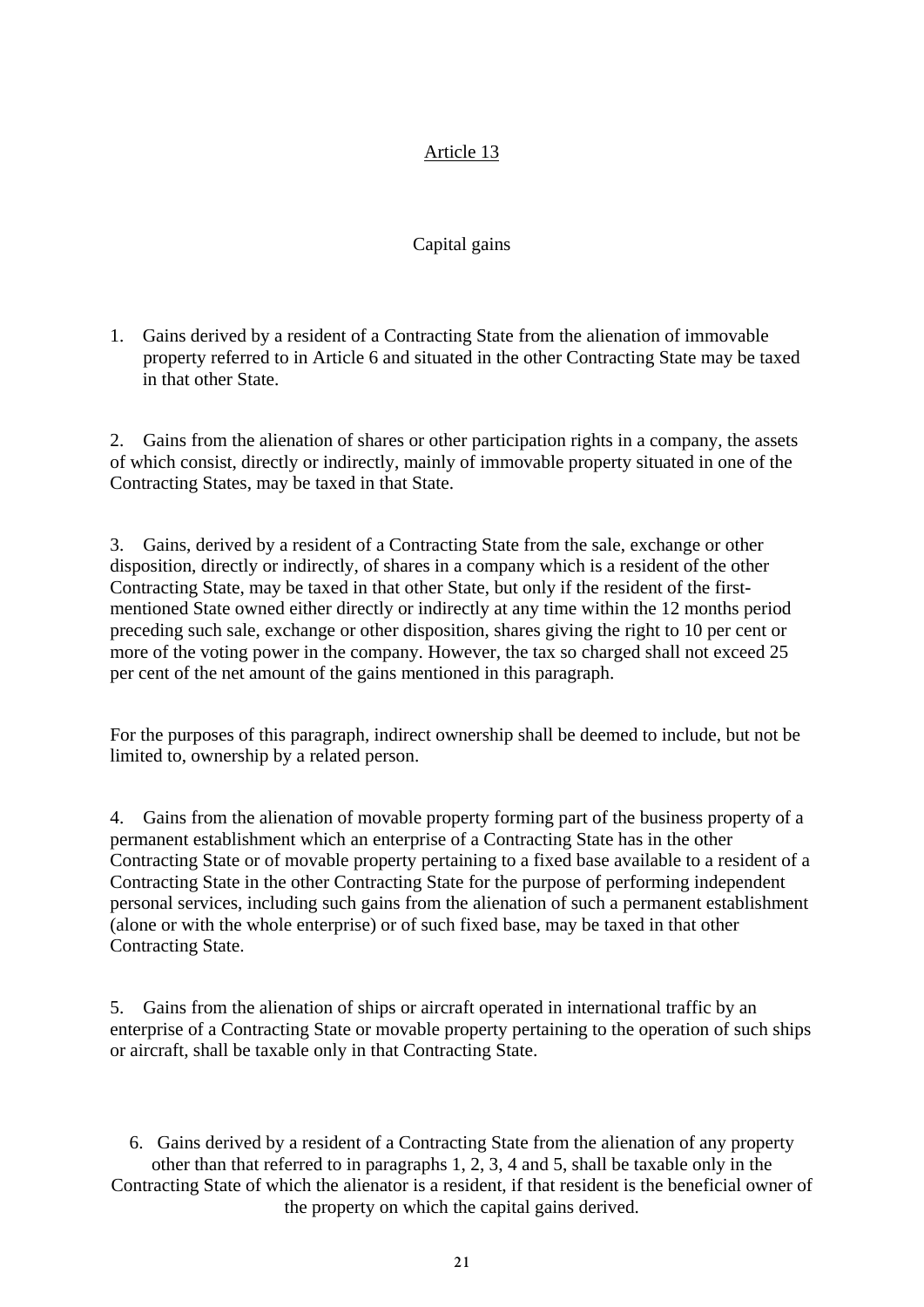#### Independent personal services

1. Income derived by a resident of a Contracting State in respect of professional services or other activities of an independent character shall be taxable only in that State unless he has a fixed base regularly available to him in the other Contracting State for the purpose of performing his activities. If he has such a fixed base, the income may be taxed in the other State but only so much of it as is attributable to that fixed base.

2. The term "professional services" includes especially independent scientific, literary, artistic, educational or teaching activities as well as the independent activities of physicians, lawyers, engineers, architects, dentists and accountants.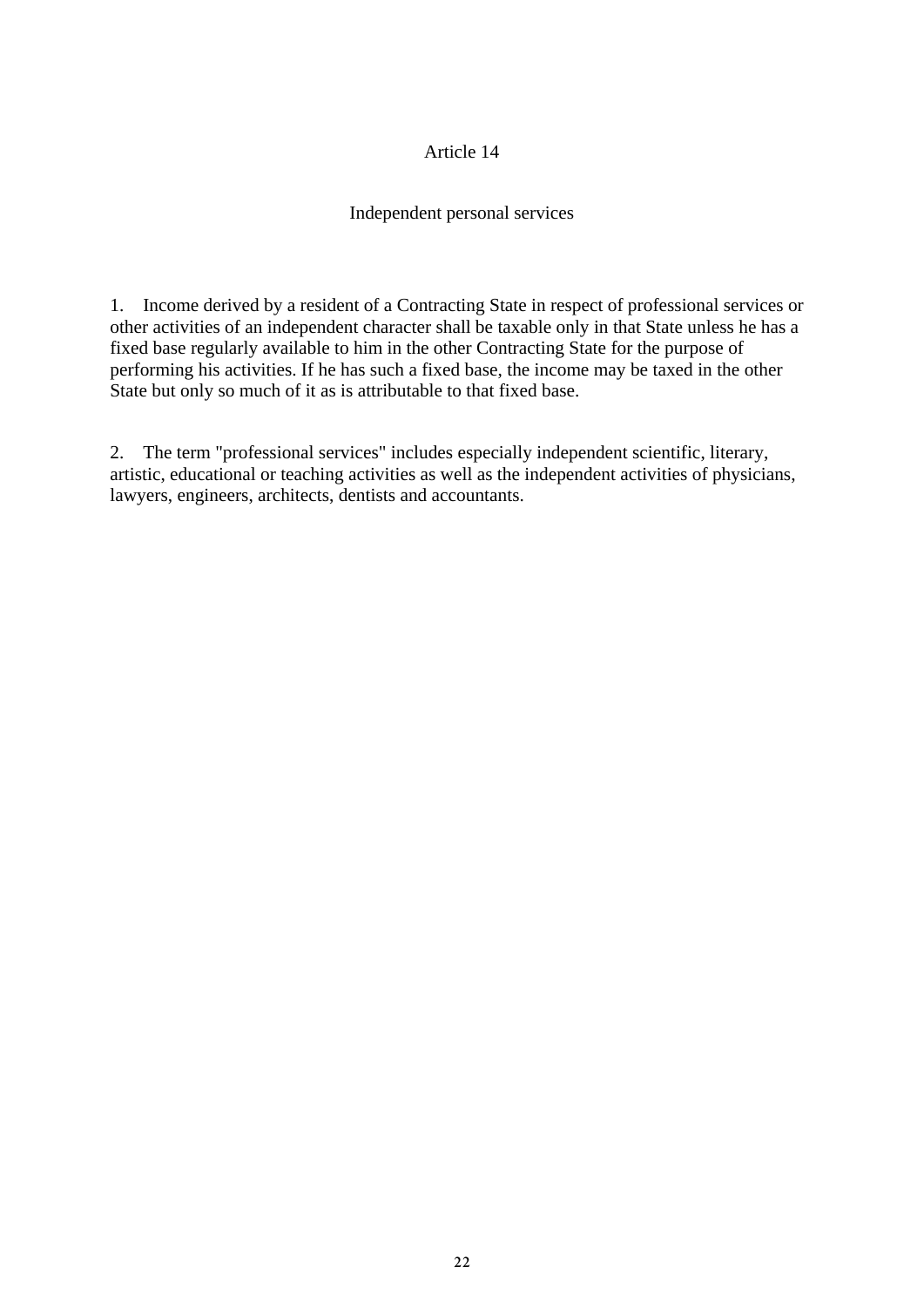#### Dependent personal services

1. Subject to the provisions of Articles 16, 18 and 19, salaries, wages and other similar remuneration derived by a resident of a Contracting State in respect of an employment shall be taxable only in that State unless the employment is exercised in the other Contracting State. If the employment is so exercised, such remuneration as is derived there from may be taxed in that other State.

2. Notwithstanding the provisions of paragraph 1, remuneration derived by a resident of a Contracting State in respect of an employment exercised in the other Contracting State shall be taxable only in the first-mentioned State if:

- a) the recipient is present in the other State for a period or periods not exceeding in the aggregate 183 days in the calendar year concerned, and
- b) the remuneration is paid by, or on behalf of, an employer who is not a resident of the other State, and
- c) the remuneration is not borne by a permanent establishment or a fixed base which the employer has in the other State.

3. Notwithstanding the preceding provisions of this Article, remuneration derived in respect of an employment exercised aboard a ship or aircraft operated in international traffic, or aboard a boat, may be taxed in the Contracting State of which the enterprise operating the ship, boat or aircraft is a resident.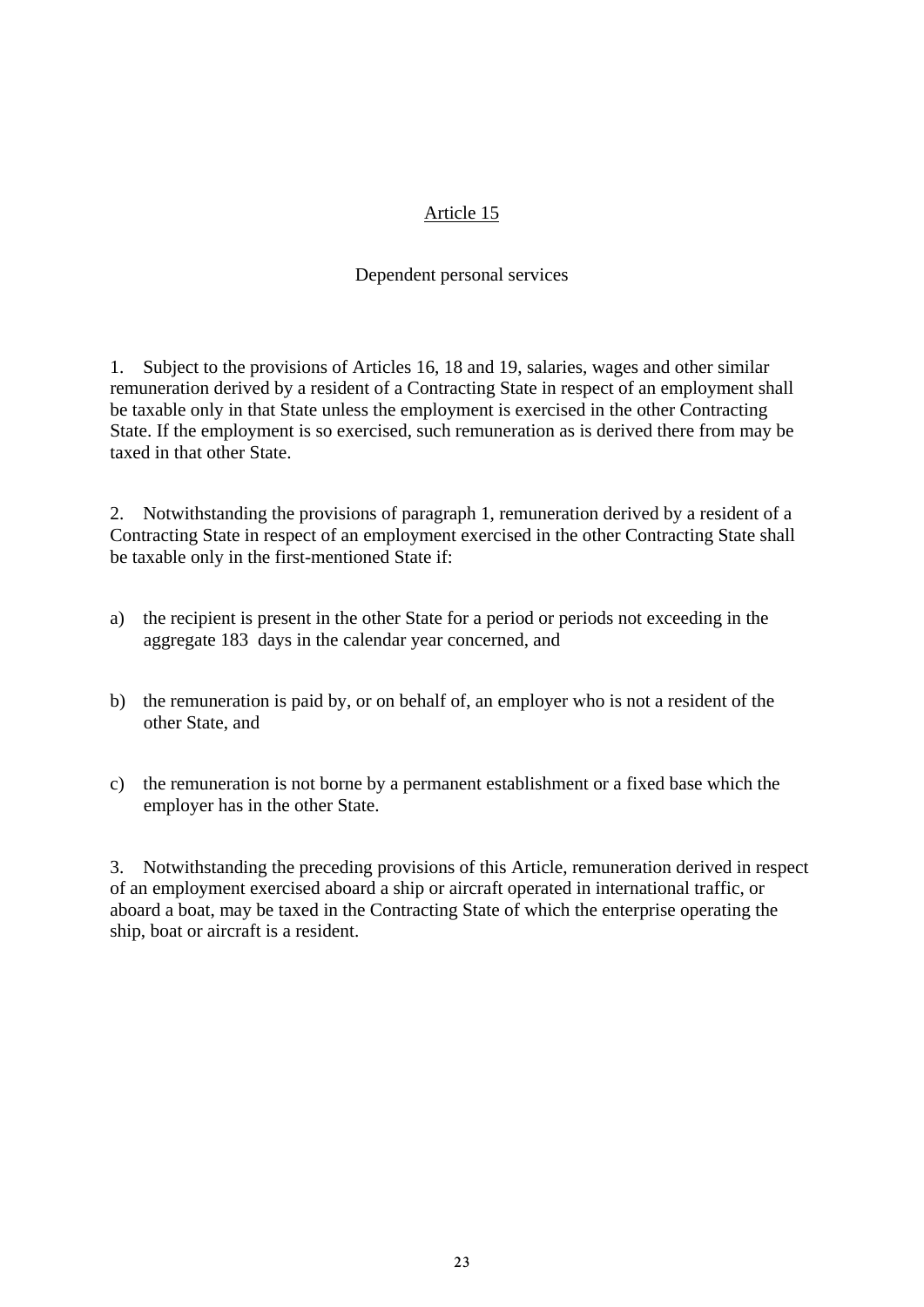#### Directors' fees

Directors' fees and other similar payments derived by a resident of a Contracting State in his capacity as a member of the board of directors of a company which is a resident of the other Contracting State may be taxed in that other State.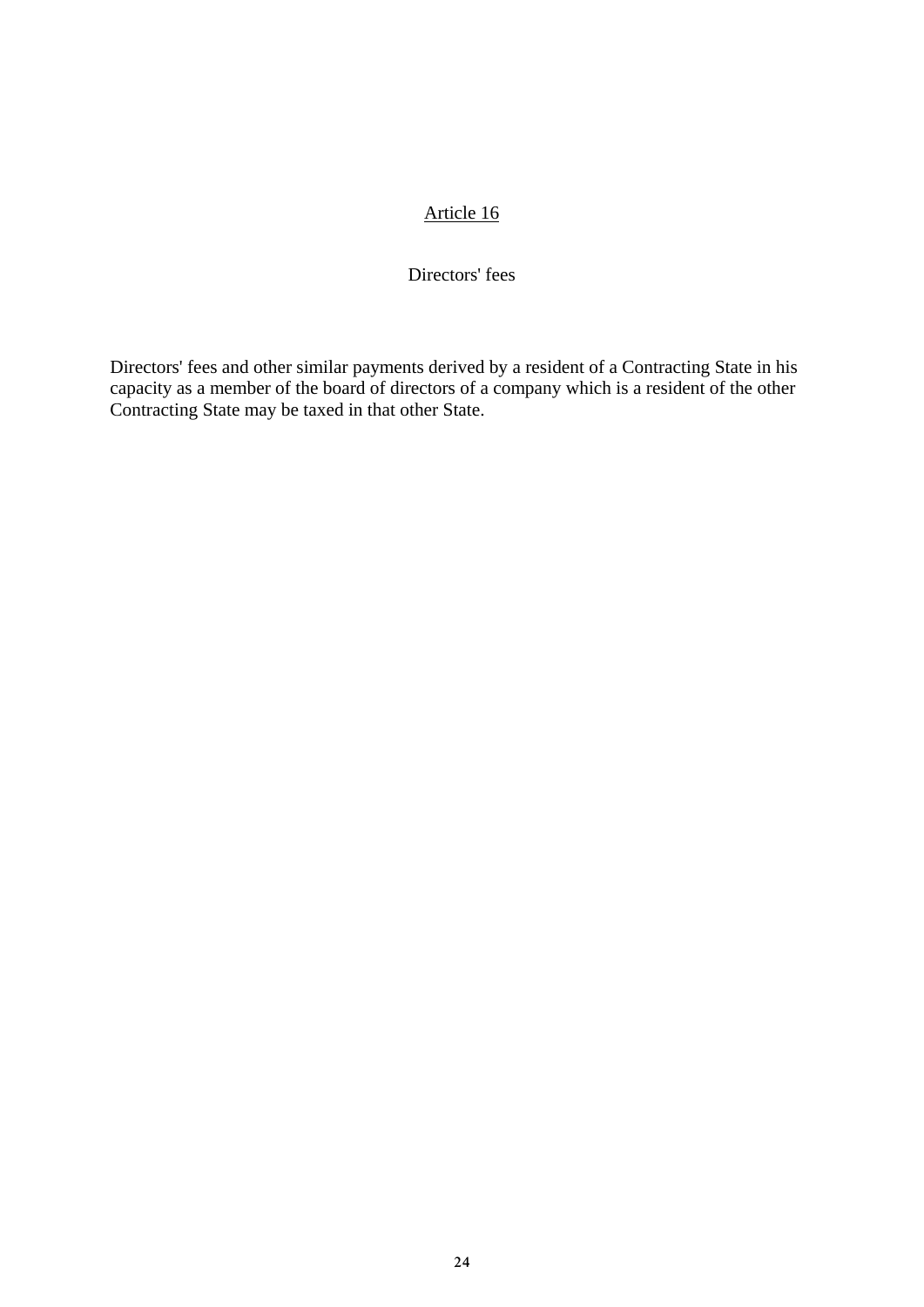#### Artistes and sportsmen

1. Notwithstanding the provisions of Articles 14 and 15, income derived by a resident of a Contracting State as an entertainer, such as a theatre, motion picture, radio or television artiste, or a musician, or as a sportsman, from his personal activities as such exercised in the other Contracting State, may be taxed in that other State.

2. Where income in respect of personal activities exercised by an entertainer or a sportsman in his capacity as such accrues not to the entertainer or sportsman himself but to another person, that income may, notwithstanding the provisions of Articles 7, 14 and 15, be taxed in the Contracting State in which the activities of the entertainer or sportsman are exercised. This paragraph shall not apply if it is established that neither the entertainer nor the sportsman himself, nor persons related thereto control, directly or indirectly, such person.

3. The provisions of paragraphs 1 and 2 shall not apply if the visit to a Contracting State of the entertainer or the sportsman is directly or indirectly supported substantially from public funds of the other Contracting State or political sub-division or local authority thereof.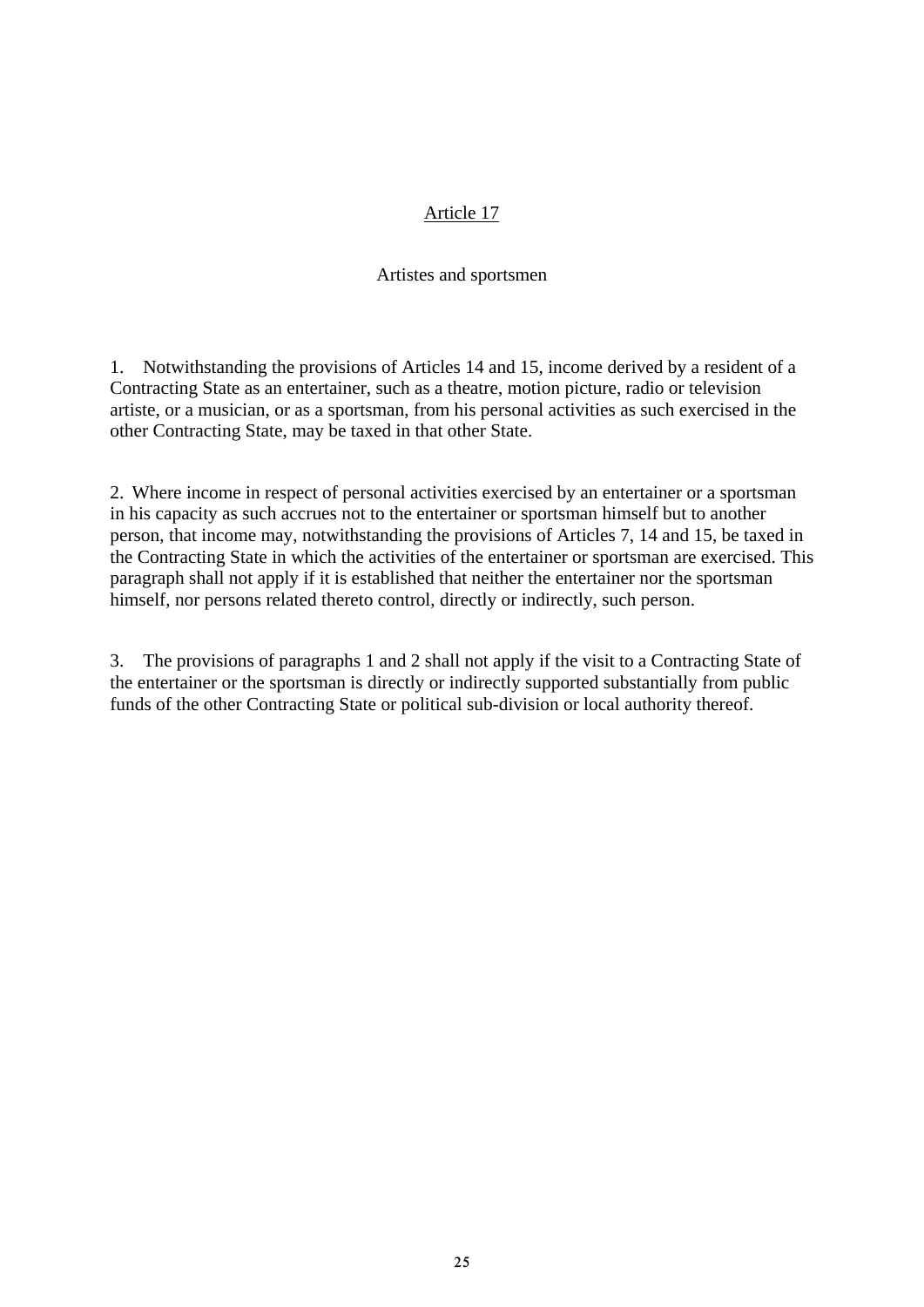Pensions

Subject to the provisions of paragraph 2 of Article 19, pensions and other similar remuneration paid to a resident of a Contracting State in consideration of past employment shall be taxable only in that State.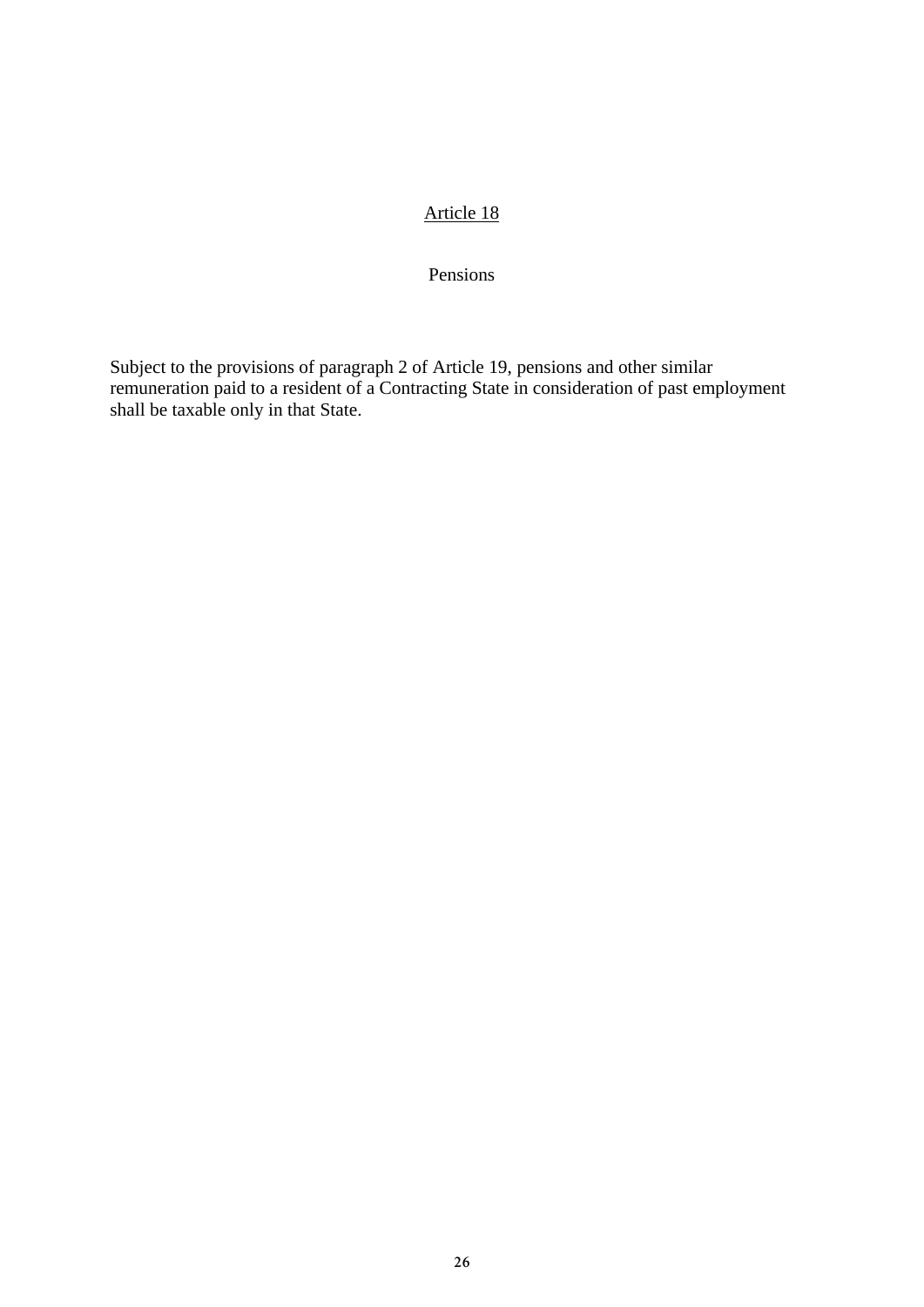#### Government service

1. a) Salaries, wages and other similar remuneration, other than a pension, paid by a Contracting State or a political subdivision or a local authority thereof to an individual in respect of services rendered to that State or subdivision or authority shall be taxable only in that State.

 b) However, such salaries, wages and other similar remuneration shall be taxable only in the other Contracting State if the services are rendered in that State and the individual is a resident of that State who:

- (i) is a national of that State; or
- (ii) did not become a resident of that State solely for the purpose of rendering the services.
- 2. a) Any pension paid by, or out of funds created by, a Contracting State or a political subdivision or a local authority thereof to an individual in respect of services rendered to that State or subdivision or authority shall be taxable only in that State.

 b) However, such pension shall be taxable only in the other Contracting State if the individual is a resident of, and a national of, that State.

3. The provisions of Articles 15, 16 and 18 shall apply to such salaries, wages and other similar remuneration and to pensions in respect of services rendered in connection with a business carried on by a Contracting State or a political subdivision or a local authority thereof.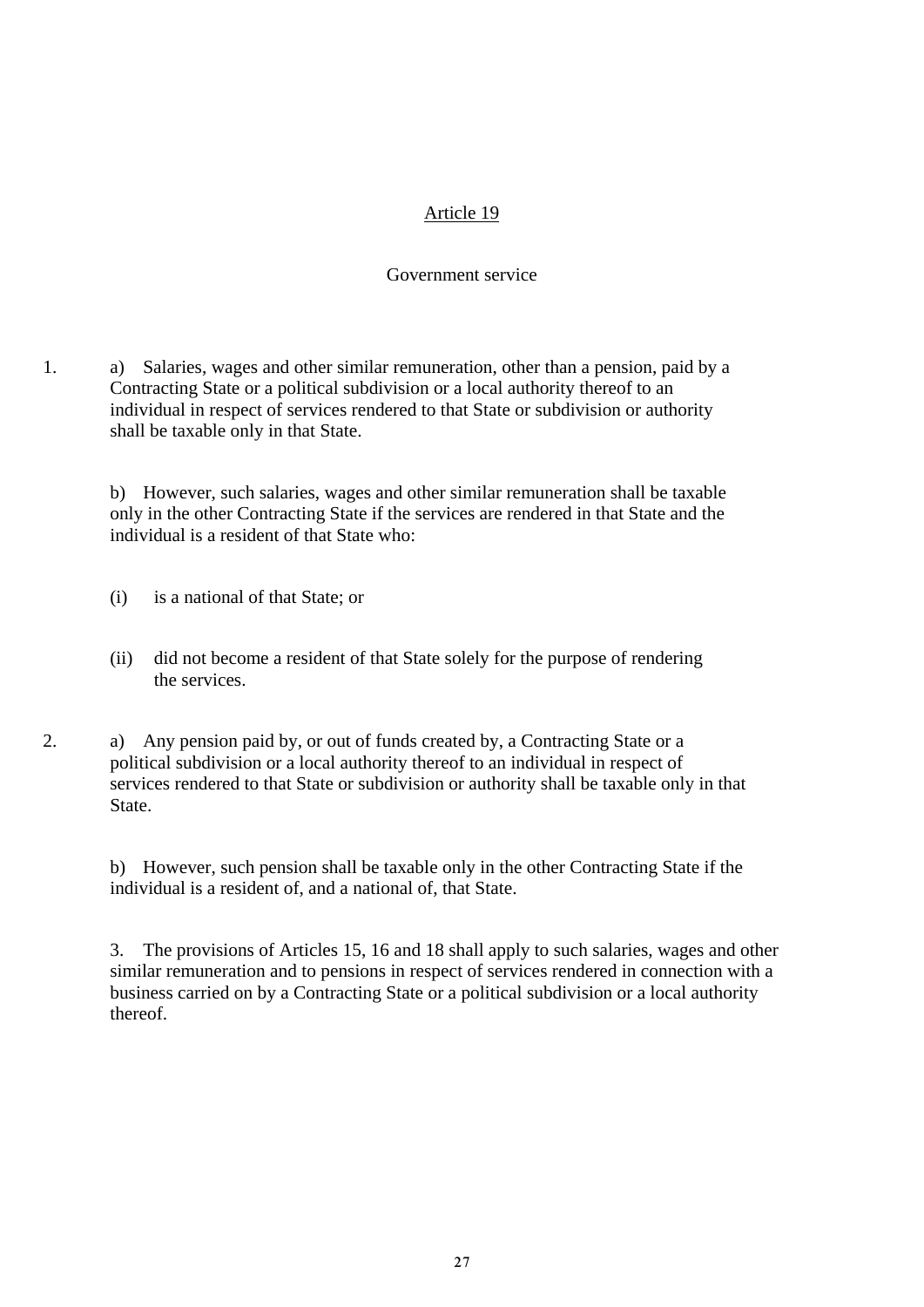**Students** 

Payments which a student or business apprentice who is or was immediately before visiting a Contracting State a resident of the other Contracting State and who is present in the first-mentioned State solely for the purpose of his education or training receives for the purpose of his maintenance, education or training shall not be taxed in that State, provided that such payments arise from sources outside that State.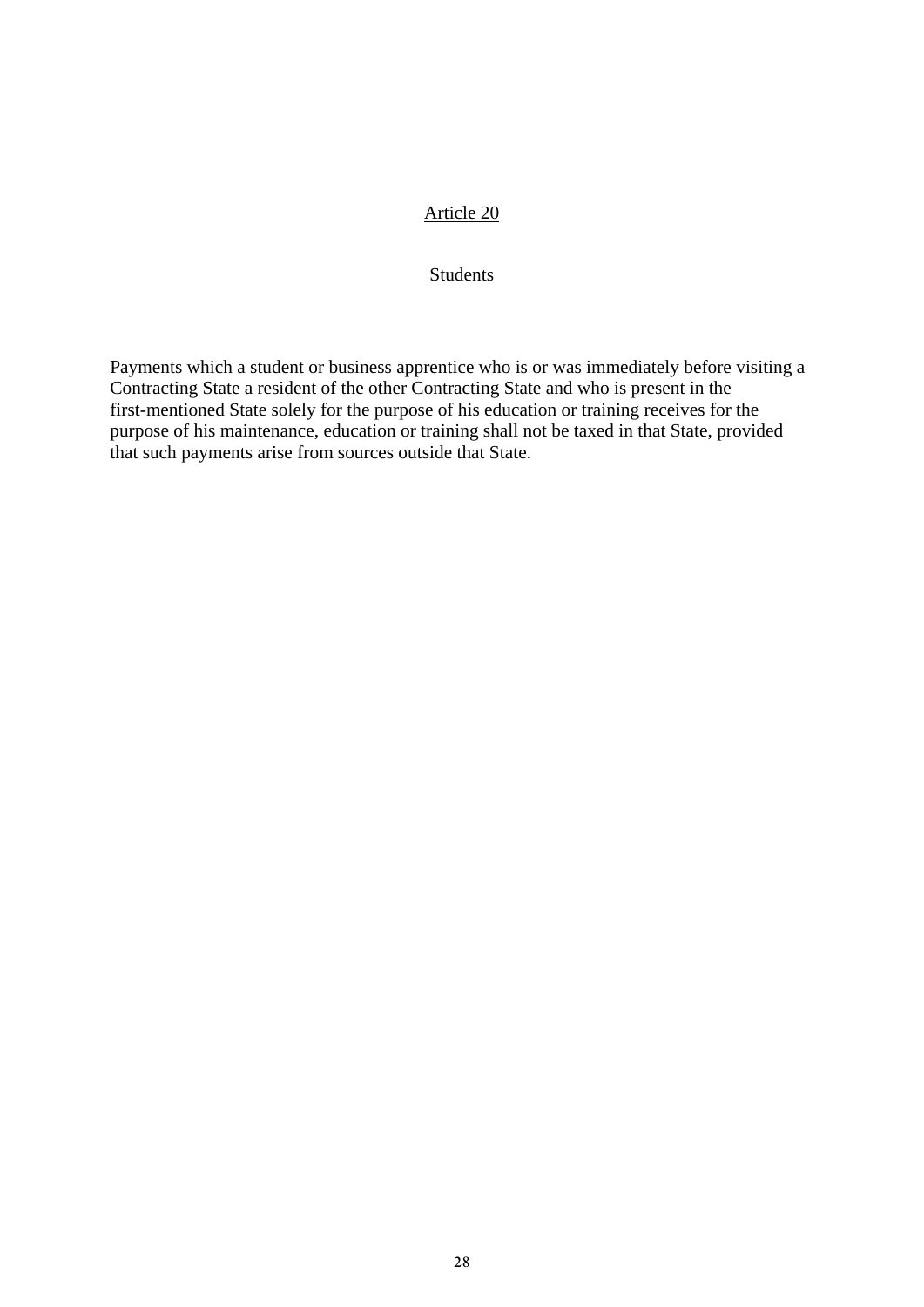#### Other income

1. Items of income of a resident of a Contracting State, wherever arising, not dealt with in the foregoing Articles of this Convention shall be taxable only in that State.

2. The provisions of paragraph 1 shall not apply to income, other than income from immovable property as defined in paragraph 2 of Article 6, if the recipient of such income, being a resident of a Contracting State, carries on business in the other Contracting State through a permanent establishment situated therein, or performs in that other State independent personal services from a fixed base situated therein, and the right or property in respect of which the income is paid is effectively connected with such permanent establishment or fixed base. In such case the provisions of Article 7 or Article 14, as the case may be, shall apply.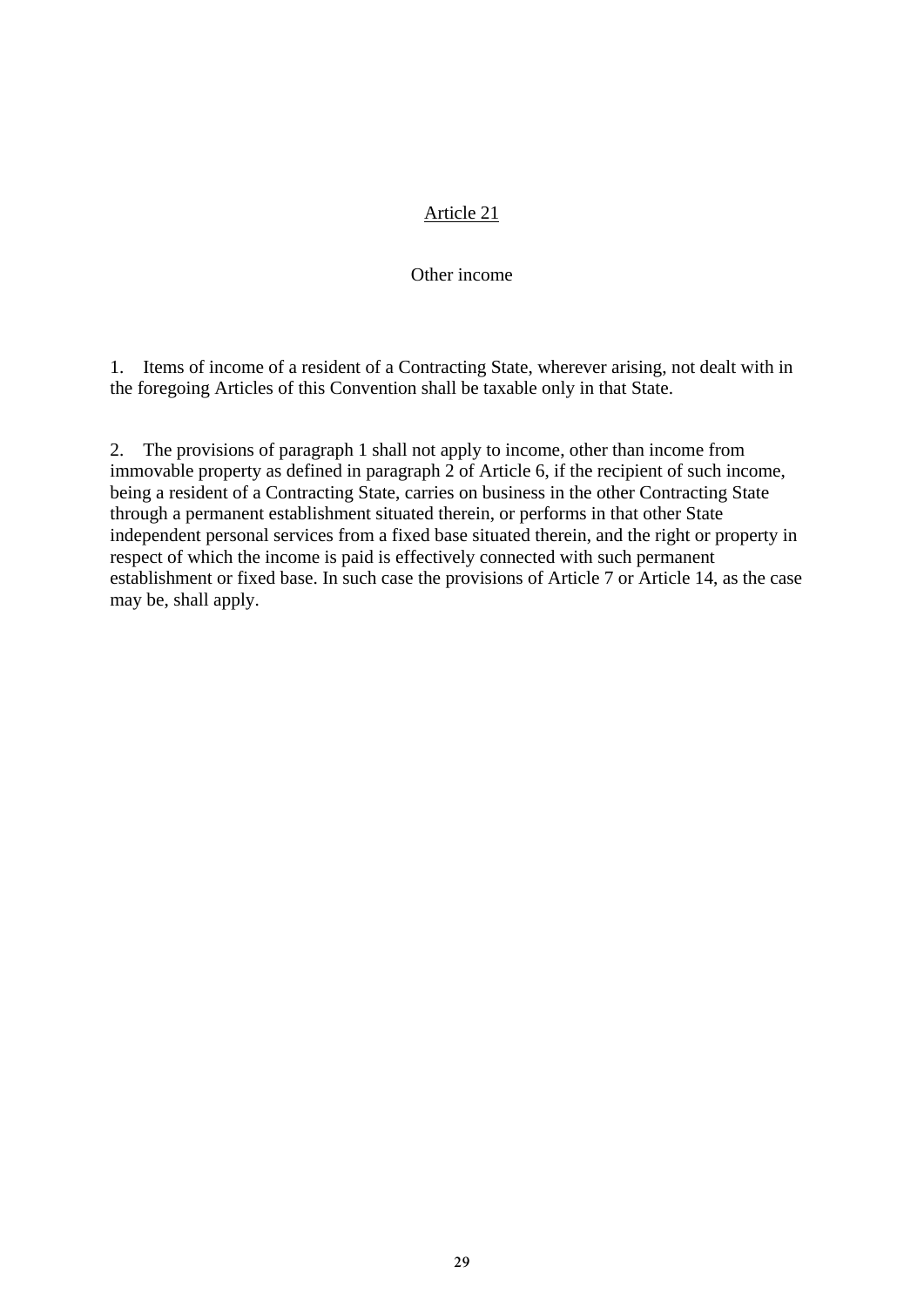### Capital

1. Capital represented by immovable property referred to in Article 6, owned by a resident of a Contracting State and situated in the other Contracting State, may be taxed in that other State.

2. Capital represented by movable property forming part of the business property of a permanent establishment which an enterprise of a Contracting State has in the other Contracting State or by movable property pertaining to a fixed base available to a resident of a Contracting State in the other Contracting State for the purpose of performing independent personal services, may be taxed in that other State.

3. Capital represented by ships and aircraft operated by an enterprise of a Contracting State in international traffic or by boats engaged in inland waterways transport, and by movable property pertaining to the operation of such ships, aircraft and boats, shall be taxable only in that Contracting State.

4. All other elements of capital of a resident of a Contracting State shall be taxable only in that State.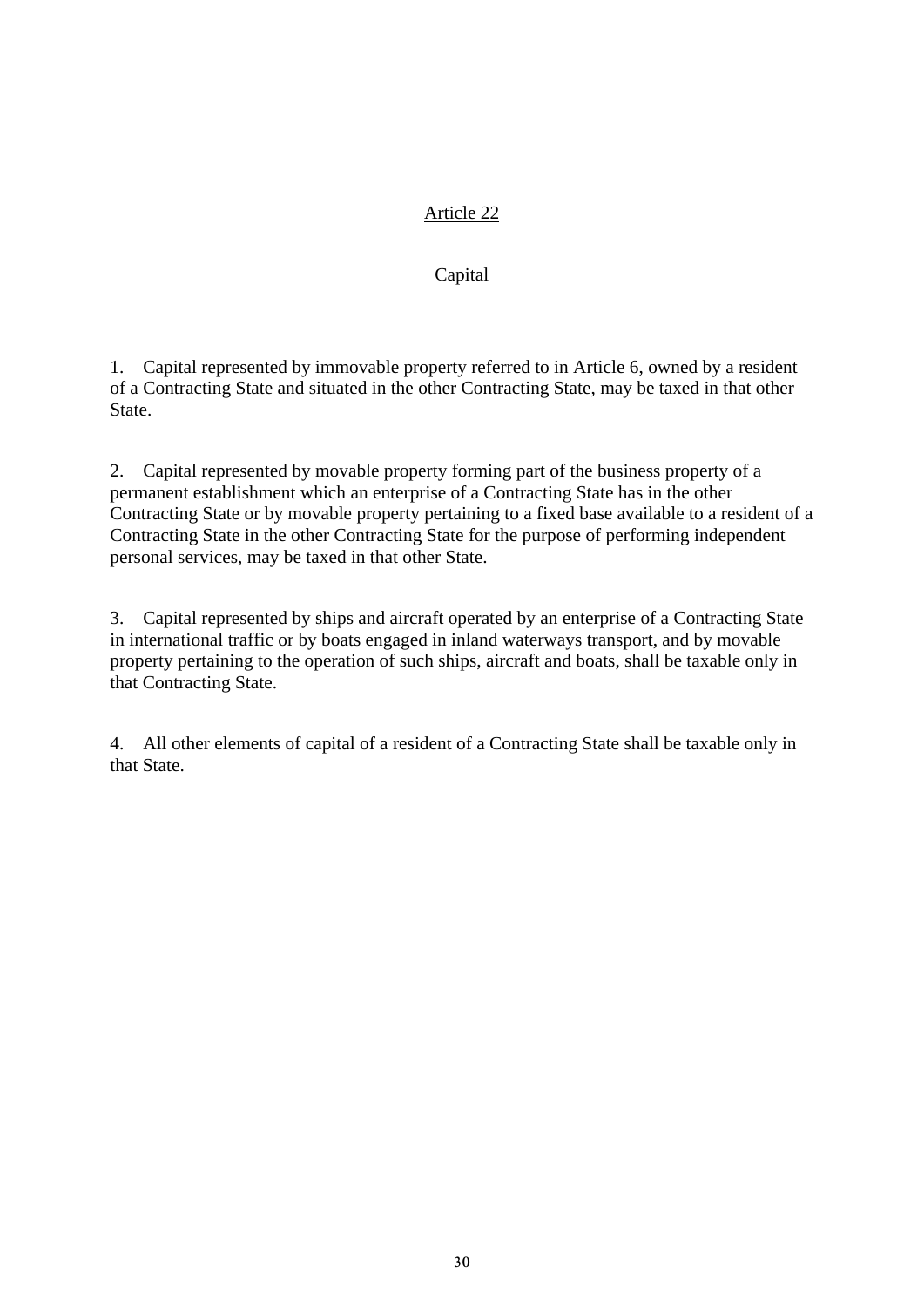#### Elimination of double taxation

Where a resident of a Contracting State derives income from the other Contracting State or owns capital in the other Contracting State, which in accordance with the provisions of this Convention, may be taxed in that other State, then the amount of tax paid in that other State shall be allowed as a credit against the tax payable in the first-mentioned Contracting State. The amount of the credit, however, shall not exceed the amount of tax levied on such income by the first-mentioned Contracting State in accordance with its laws and regulations.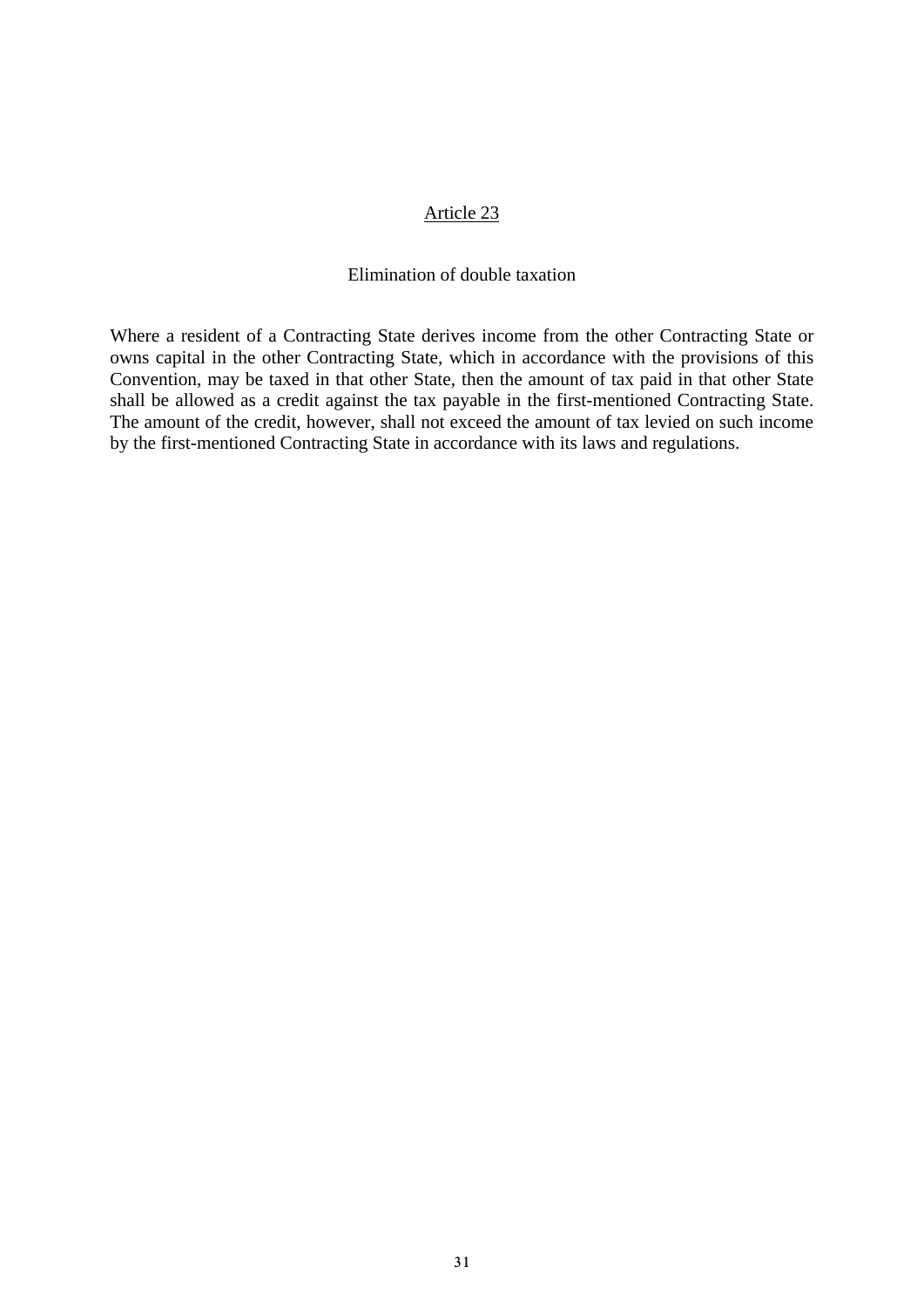#### Non-discrimination

1. Nationals of a Contracting State shall not be subjected in the other Contracting State to any taxation or any requirement connected therewith, which is other or more burdensome than the taxation and connected requirements to which nationals of that other State in the same circumstances, in particular with respect to residence, are or may be subjected. This provision shall, notwithstanding the provisions of Article l, also apply to persons who are not residents of one or both of the Contracting States.

2. The taxation on a permanent establishment which an enterprise of a Contracting State has in the other Contracting State shall not be less favourably levied in that other State than the taxation levied on enterprises of that other State carrying on the same activities. This provision shall not be construed as obliging a Contracting State to grant to residents of the other Contracting State any personal allowances, relieves and reductions for taxation purposes on account of civil status or family responsibilities which it grants to its own residents.

3. Except where the provisions of Article 9, paragraph 7 of Article 11, or paragraph 6 of Article 12, apply, interest, royalties and other disbursements paid by an enterprise of a Contracting State to a resident of the other Contracting State shall, for the purpose of determining the taxable profits of such enterprise, be deductible under the same conditions as if they had been paid to a resident of the first-mentioned State. Similarly, any debts of an enterprise of a Contracting State to a resident of the other Contracting State shall, for the purpose of determining the taxable capital of such enterprise, be deductible under the same conditions as if they had been contracted to a resident of the first-mentioned State.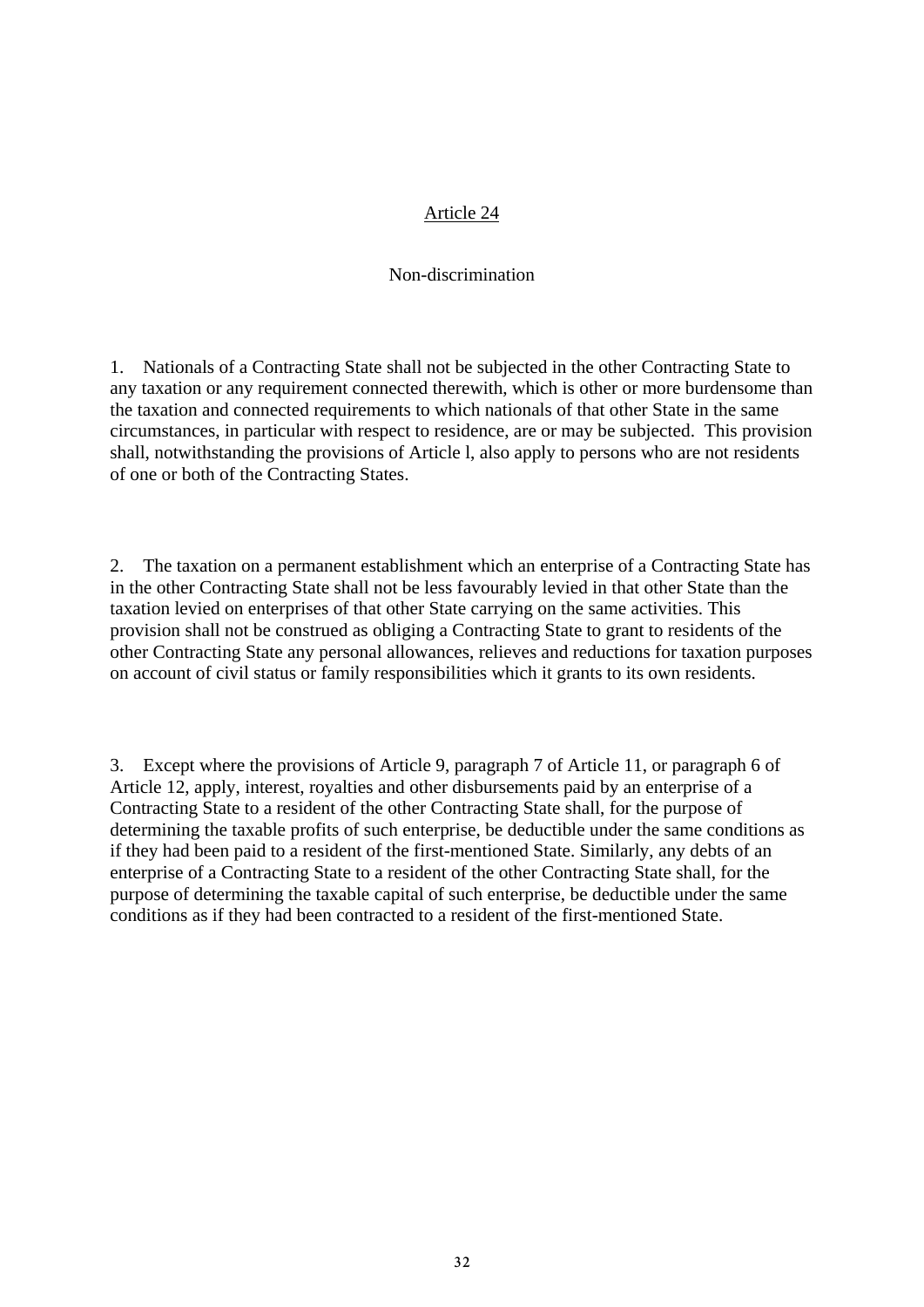4. Enterprises of a Contracting State, the capital of which is wholly or partly owned or controlled, directly or indirectly, by one or more residents of the other Contracting State, shall not be subjected in the first-mentioned State to any taxation or any requirement connected therewith which is other or more burdensome than the taxation and connected requirements to which other similar enterprises of the first-mentioned State are or may be subjected.

5. The provisions of this Article shall, notwithstanding the provisions of Article 2, apply to taxes of every kind and description.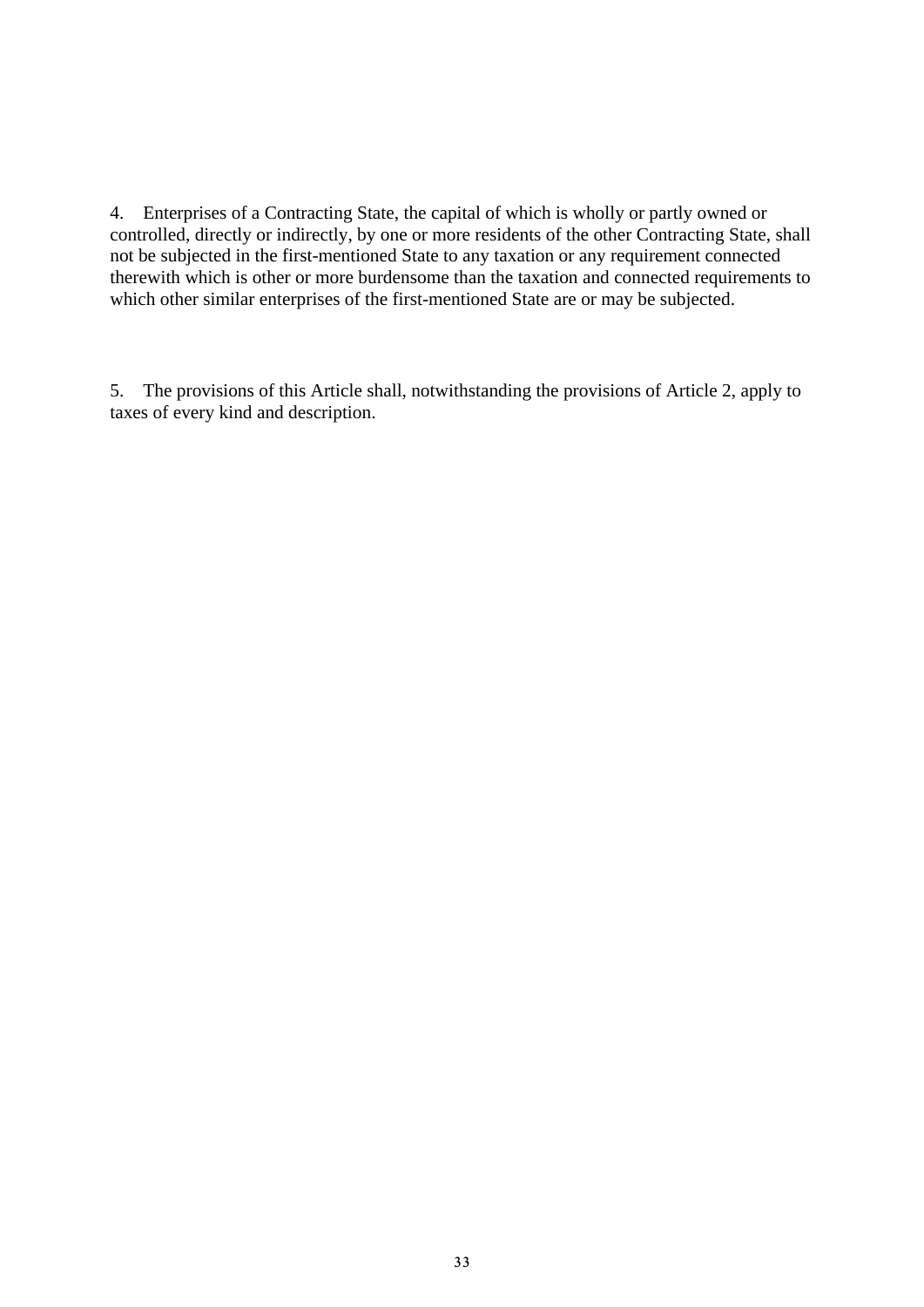#### Mutual agreement procedure

1. Where a person considers that the actions of one or both of the Contracting States result or will result for him in taxation not in accordance with the provisions of this Convention, he may, irrespective of the remedies provided by the domestic law of those States, present his case to the competent authority of the Contracting State of which he is a resident or, if his case comes under paragraph 1 of Article 24, to that of the Contracting State of which he is a national. The case must be presented within three years from the first notification of the action resulting in taxation not in accordance with the provisions of the Convention.

2. The competent authority shall endeavour, if the objection appears to it to be justified and if it is not itself able to arrive at a satisfactory solution, to resolve the case by mutual agreement with the competent authority of the other Contracting State, with a view to the avoidance of taxation which is not in accordance with the Convention. Any agreement reached shall be implemented notwithstanding any time limits in the domestic law of the Contracting States.

3. The competent authorities of the Contracting States shall endeavour to resolve by mutual agreement any difficulties or doubts arising as to the interpretation or application of the Convention. They may also consult together for the elimination of double taxation in cases not provided for in the Convention.

4. The competent authorities of the Contracting States may communicate with each other directly for the purpose of reaching an agreement in the sense of the preceding paragraphs. When it seems advisable in order to reach agreement to have an oral exchange of opinions, such exchange may take place through a Commission consisting of representatives of the competent authorities of the Contracting States.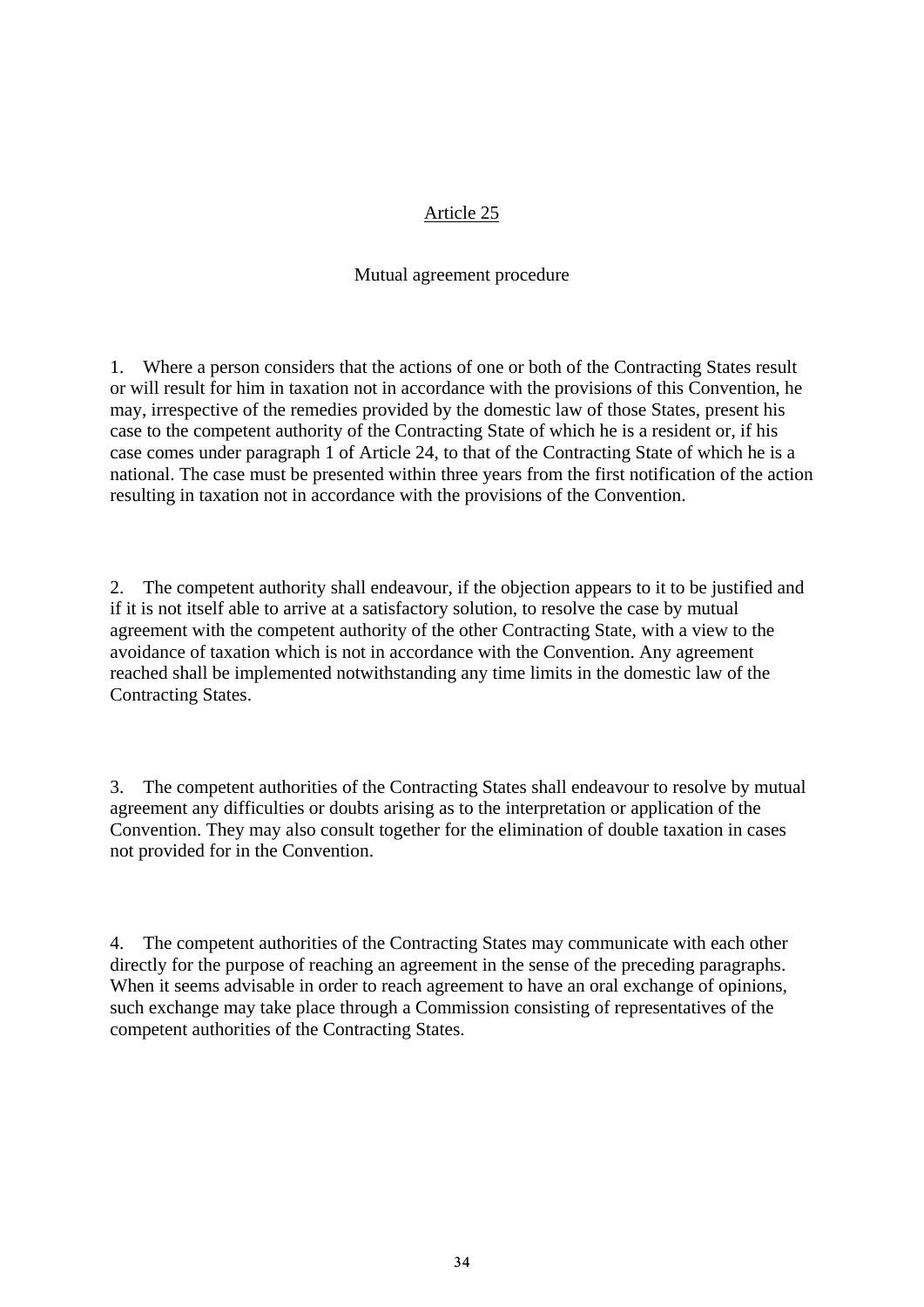#### Exchange of information

1. The competent authorities of the Contracting State shall exchange such information as is necessary for carrying out the provisions of this Convention or of the domestic laws of the Contracting States concerning taxes covered by the Convention insofar as the taxation there under is not contrary to the Convention, in particular, to prevent fraud or fiscal evasion. The exchange of information is not restricted by Article 1. Any information received by a Contracting State shall be treated as secret and shall be disclosed only to persons or authorities (including courts and administrative bodies) involved in the assessment or collection of, the enforcement or prosecution in respect of, or determination of appeals in relation to, taxes covered by the Convention. Such persons or authorities shall use the information only for such purposes. They may disclose the information in public court proceedings or in judicial decisions.

- 2. In no case shall the provisions of paragraph 1 be construed so as to impose on one of the Contracting State the obligation -
	- (a) To carry out administrative measures at variance with the laws or the administrative practice of that or of the other Contracting State;
	- (b) To supply information which is not obtainable under the laws or in the normal course of the administration of that or of the other Contracting State;
	- (c) To supply information which would disclose any trade, business, industrial, commercial or professional secret or trade process, or information, the disclosure of which would be contrary to public policy.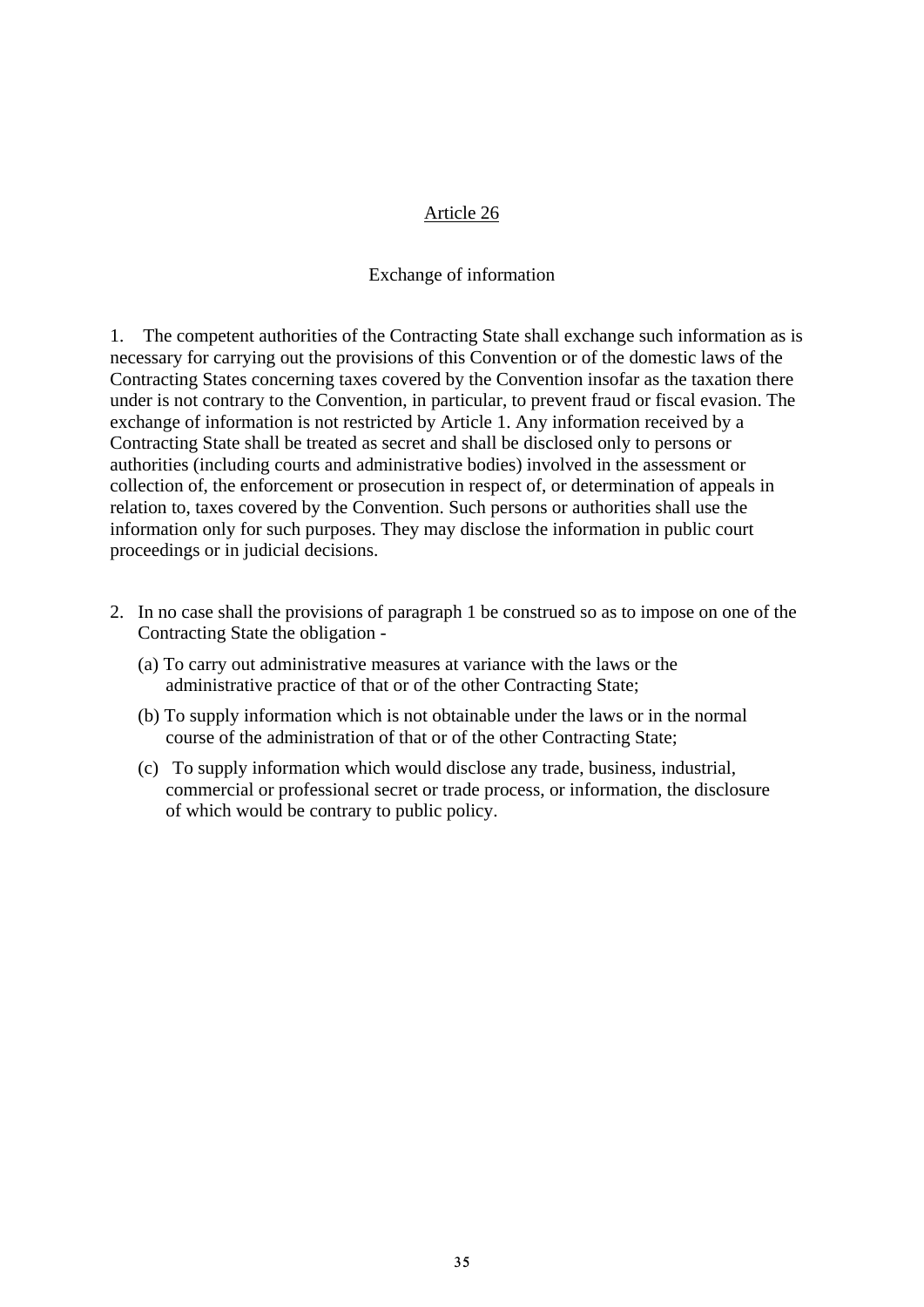# Members of diplomatic missions and consular posts

Nothing in this Convention shall affect the fiscal privileges of members of diplomatic missions and consular posts under the general rules of international law or under the provisions of special agreements.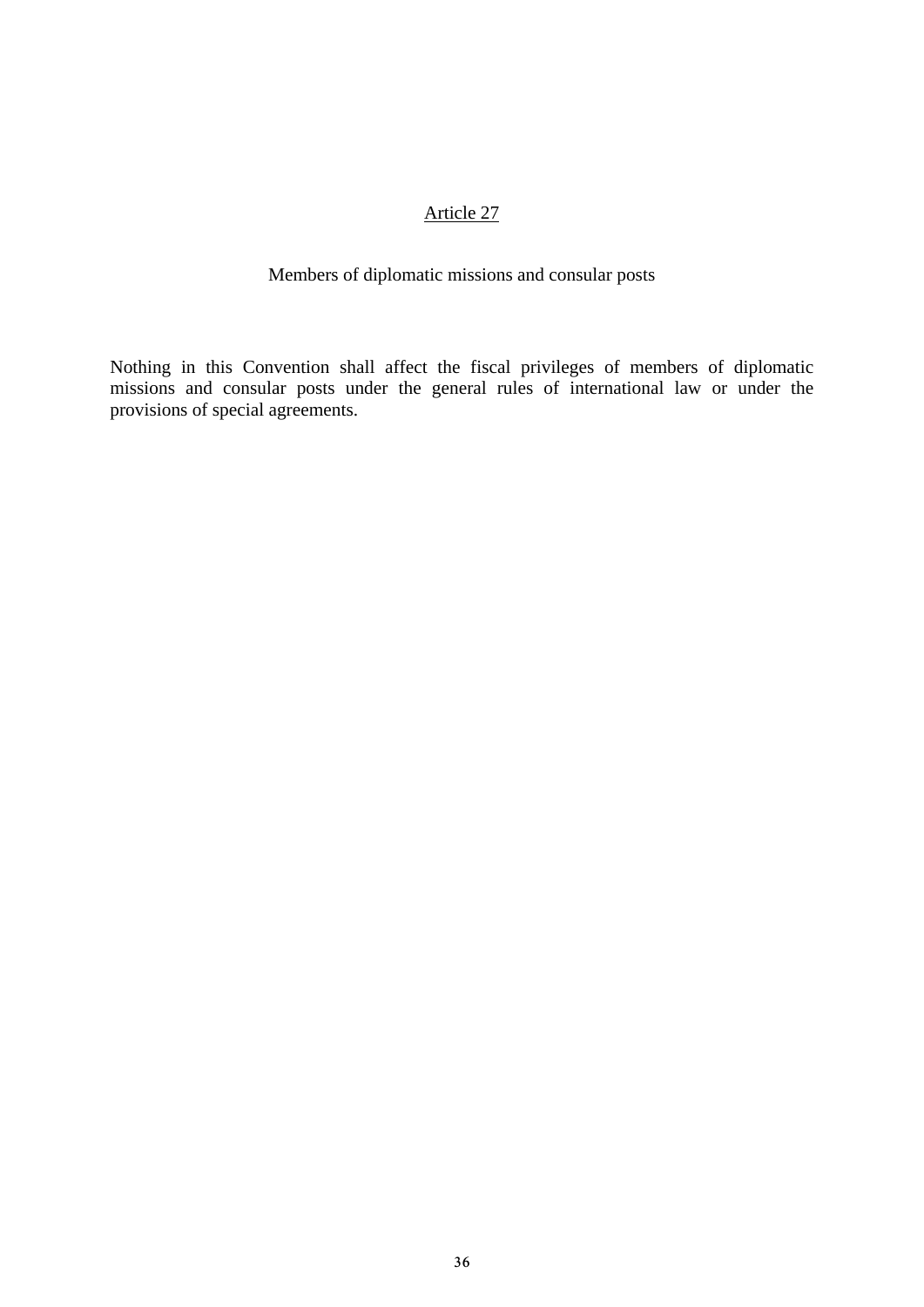### Entry into force

1. Each Contracting State shall notify to the other, through diplomatic channels, of the completion of the procedures required by its law for the bringing into force of this Convention. The Convention shall enter into force on the date of the later of those notifications.

- 2. The provisions of the Convention shall have effect:
- a) in respect of taxes withheld at source, to amounts derived on or after 1 January next following the date upon which the Convention enters into force;
- b) in respect of other taxes on income or on capital, to taxes chargeable for any taxable period beginning on or after 1 January next following the date upon which the Convention enters into force.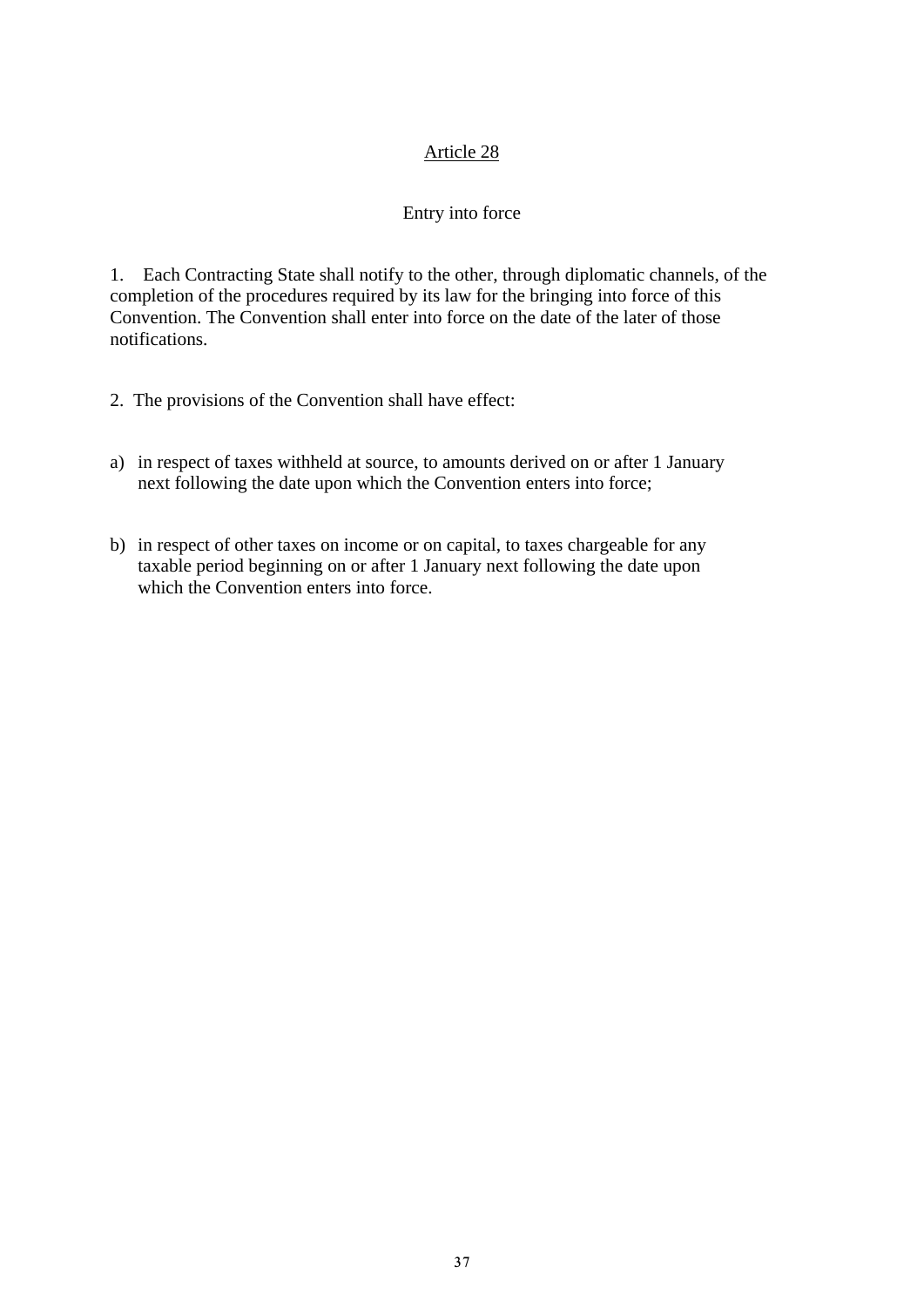#### **Termination**

This Convention shall remain in force until terminated by one of the Contracting States. Either Contracting State may terminate the Convention, through diplomatic channel, by giving notice of termination at least six months before the end of any calendar year beginning after the expiration of five years from the date of entry into force of the Convention.

In such event, the Convention shall cease to have effect:

- a) in respect of taxes withheld at source, to amounts derived on or after 1 January in the calendar year next following that in which such notice is given;
- b) in respect of other taxes on income or on capital, to taxes chargeable for any taxable period beginning on or after 1 January in the calendar year next following that in which such notice is given.

IN WITNESS WHEREOF the undersigned, duly authorized thereto, have signed this Convention.

Done in duplicate at.............. this ...................., ……………, which corresponds to the ……… day of …………, ………….., in the Hebrew, Ukrainian and English languages, all texts being equally authentic. In case there is any divergence of interpretation between the Hebrew and the Ukrainian texts, the English text shall prevail.

For the Government of the State of Israel: For the Government of Ukraine:

\_\_\_\_\_\_\_\_\_\_\_\_\_\_\_\_\_\_\_\_\_\_\_\_\_\_\_\_\_\_\_ \_\_\_\_\_\_\_\_\_\_\_\_\_\_\_\_\_\_\_\_\_\_\_\_\_\_\_\_\_\_\_\_\_